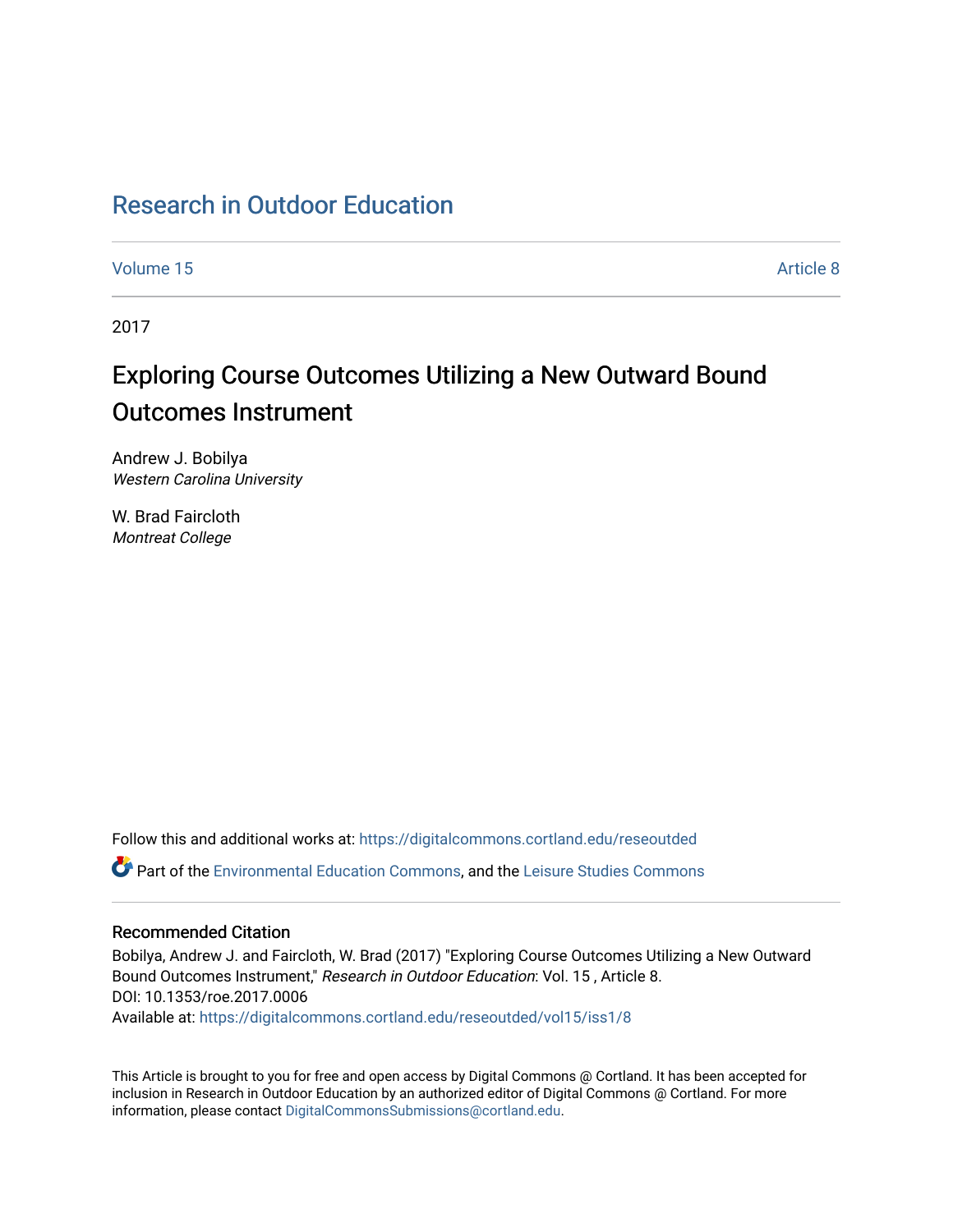Research in Outdoor Education 2017, Vol. 15, pp. 114–136

# **Exploring Course Outcomes Utilizing a New Outward Bound Outcomes Instrument**

Andrew J. Bobilya W. Brad Faircloth

# **Abstract**

This study implemented the new North Carolina Outward Bound School Course Impression Survey (NCOBSCIS) using a mixed method, retrospective pre-post design. The NCOBSCIS measures character development, leadership, and environmental service. Previous analysis has found the NCOBSCIS to be a valid and reliable survey tool. The purpose of this study was to investigate program outcomes using this new instrument, including potential moderators (e.g., age, gender, and course length). Paired sample *t*-tests and a series of ANCOVA models were generated along with thematic qualitative analyses. The results suggest that there is change evident among the participants following program participation and that this change is different dependent on various factors. Future research utilizing the NCOB-SCIS should collect the pre data prior to the course, allowing true pre-post questions to be asked about change over time.

**Keywords:** Outward Bound, wilderness experience program, wilderness program outcomes, program assessment

**Andrew J. Bobilya**, Parks and Recreation Management Program, Western Carolina University; **W. Brad Faircloth**, Department of Psychology and Human Services, Montreat College.

Address correspondence to Andrew J. Bobilya, Parks and Recreation Management Program, Western Carolina University, 122-D Reid, Cullowhee, NC 28723. Phone: 828-227-3326 Email: ajbobilya@wcu.edu

114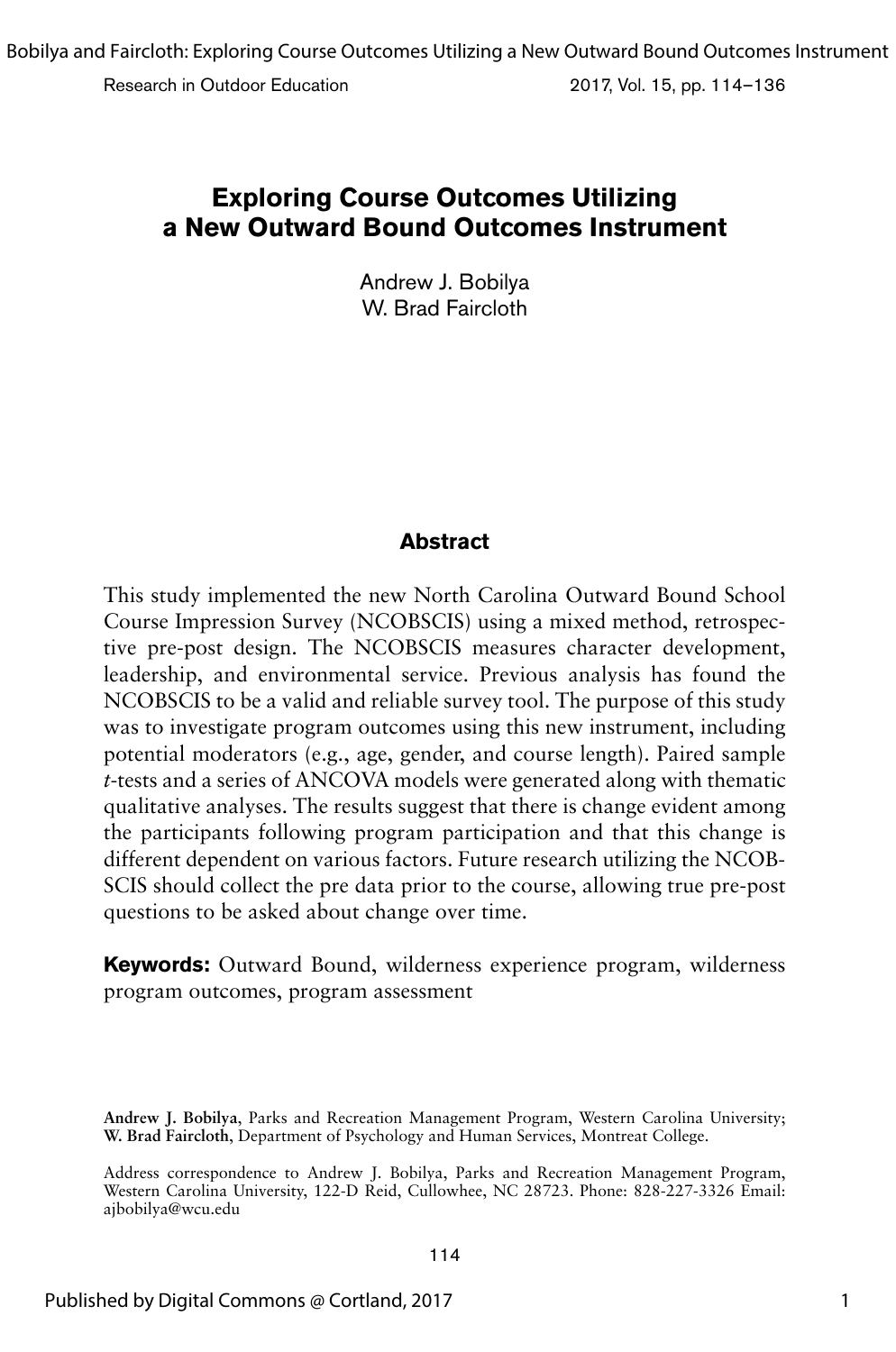The field of outdoor and adventure programming continues to focus efforts toward evidence-based research and evaluation (Ewert & Sibthorp, 2014). Many programs are faced with developing their own evaluation instruments, utilizing existing tools or partnering with researchers to demonstrate the efficacy of their programs (Bobilya, Holman, Lindley, & McAvoy, 2010). Various outdoor and adventure programs have recently undertaken this work including Outward Bound (OB), who tasked each regional school with designing its own outcomes instrument or adapting an existing OB outcomes measure linked to its educational framework. In 2007, Outward Bound committed to a long-term process of research and evaluation (Faircloth, Bobilya & Ewert, in press). Under the guidance of OB's Research and Development Manager, the OB Research Advisory Committee was charged by OB administration to develop a comprehensive questionnaire to assess the outcomes of Character Development, Leadership, and Environmental Service. These three outcomes have been central to Outward Bound's intended participant outcomes over the years. The Outward Bound Outcomes Instrument (OBOI) was developed and initially field-tested in 2008 and included all or most of Outward Bound's course areas and student populations (Ewert & Frankel, 2009). This effort utilized a pre (course start) and post (last day of course) format. Luo (2011) then established construct validity and outcome model validation for the original OBOI instrument.

The North Carolina Outward Bound School (NCOBS) has conducted various outcomes studies including a means-end analysis of course outcomes (Goldenberg, McAvoy, & Klenosky, 2005), investigations focused on specific course components like the solo (Kalisch, Bobilya, & Daniel, 2011), independent student travel and the influence of the instructor (Bobilya, Kalisch, & Daniel, 2014). A recent qualitative, retrospective study focused on investigating the lessons that students intended to transfer and actually reported transferring home two years after their NCOBS course (Bobilya, Kalisch, Daniel, & Coulson, 2015). However, quantitative questions related to participant change attributed to completion of a NCOBS course remain. As a result, NCOBS adapted the previously developed OBOI to match its educational framework and created the NCOBS Course Impression Survey (NCOBSCIS). Faircloth and Bobilya (2013) conducted a psychometric evaluation of the NCOBSCIS and later published a full report on this new instrument (Faircloth et al., 2016). The results of this psychometric work validated the 3-factor structure originally developed in the OBOI including Character Development, Leadership, and Environmental Service.

The next step in understanding the usefulness of the NCOBSCIS was to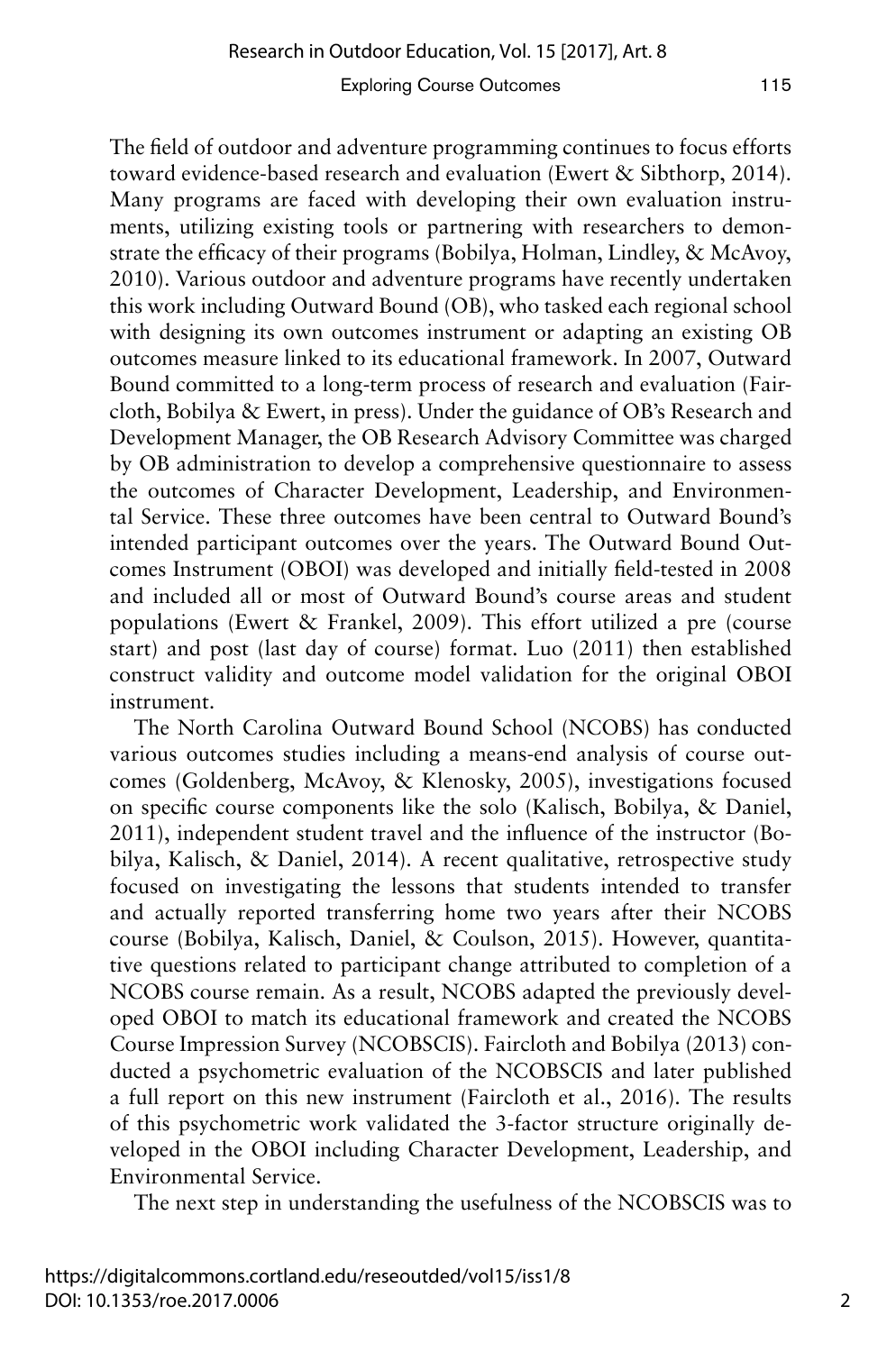assess the outcome data that was collected using the tool, including both quantitative and qualitative questions, and following a mixed method analysis of these data (Creswell & Plano Clark, 2007). This present study is a follow-up to the complete psychometric analysis of this new instrument (Faircloth et al., 2016) and was not intended to test any theoretical framework a priori.

## **Method**

The study used a mixed method, dominant-less dominant design (Creswell & Plano Clark, 2011) whereby the quantitative components were the dominant data collection method. Open-ended survey questions were also included to provide additional information regarding the participants' perception of their NCOBS course experience. The quantitative portion of the study was guided by one primary research question: What are the differences in participant's perception of their own Character Development, Leadership, and Environmental Service qualities as they report them to have been prior to (retrospective pre) and immediately following participation in a NCOBS course? However, only retrospective pre data were collected in the current study. Also of interest in this investigation were the secondary questions regarding moderating effects:

- 1. Are there differences in the ways women and men experienced their NCOBS course?
- 2. Are there differences in the ways students of different course lengths experienced their NCOBS course?
- 3. Are there differences in the ways older and younger students experienced their NCOBS course?

Retrospective pretests are often used to reduce the potential for responseshift bias that can result from self-report measures (Howard, Ralph, Gulanick, Maxwell, Nance, & Gerber, 1979; Sibthorp, Paisley, Gookin, & Ward, 2007). However, there is evidence that retrospective pretests can produce inflated effect sizes when compared to true pre/post methods (Taylor, Russ, & Taylor, 2009). The question of how to most appropriately assess change is one that cannot be answered *apriori*, but rather it must be empirically tested in light of the context and variables of interests by collecting and comparing pre, post, and retrospective pre data (Howard, Millham, Slaten, & O'Donnell, 1981).

The qualitative aspects of the study followed a modified grounded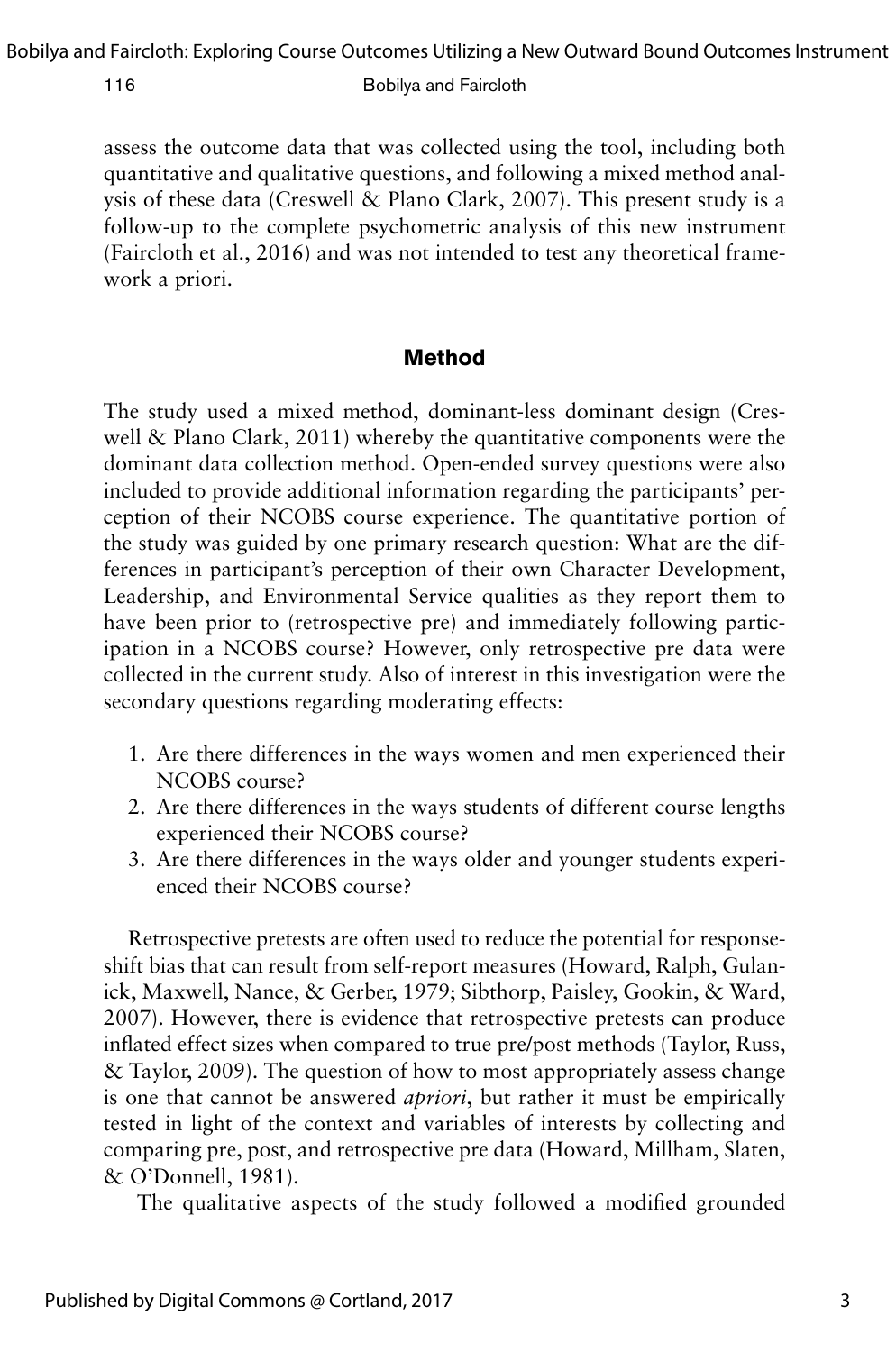theory approach in which patterns and themes emerged from the data (Creswell, 2014). Qualitative methods were useful for exploring and identifying the factors that give the Outward Bound expedition significance since they provide rich information drawn from the participant's own experiences.

# Program and Sample

NCOBS offers multi-day wilderness experience programs with courses representing various age groups, course lengths, modes of travel, and program locations. A typical course may include various modes of travel (backpacking, sea kayaking, canoeing, etc.), a service project, rock climbing, solo experience and personal challenge event. The sample for this study was drawn from all NCOBS participants  $(N = 622)$  who completed an open-enrollment wilderness course of four days or longer during June–August, 2011 located in the mountains of western North Carolina or Outer Banks National Seashore (also in North Carolina). The sample included those participants who provided consent, completed their respective NCOBS course and completed the NCOBSCIS ( $n = 266$ ). Two individuals were removed from the analyses due to missing data. The sample consisted of more males (*n*=172) than females  $(n=94)$ , and an age range of  $12-54$ , with a mean age of 18.

# Data Collection

The quantitative component of the NCOBSCIS is a 20-item measure using a 7-point Likert scale to rate the degree of agreement with each statement  $(1 =$  strongly disagree to  $7 =$  strongly agree). The measure can be scored to generate a total or sum score, in addition to 3 separate factor scores for Character Development, Leadership, and Environmental Service (Faircloth et al., 2016). Higher scores indicate stronger agreement with the survey outcomes (Faircloth & Bobilya, 2013). In addition, the measure included various open-ended questions. Similar versions of these questions have been included in various earlier forms of the course impression survey used by NCOBS and are intended to help the participant describe their overall experience and its potential impact on their life as they transition to home. The open-ended questions continue to focus on the importance of one's intention to transfer learning from one experience to another and revealed the *intended* transfer of learning as expressed in the participants' own words. Some scholars have noted that the intention to transfer learning is a first step in the actual transfer of learning (Axtell, Maitlis, & Yearta, 1997). The open-ended survey questions included (a) Describe your proudest accom-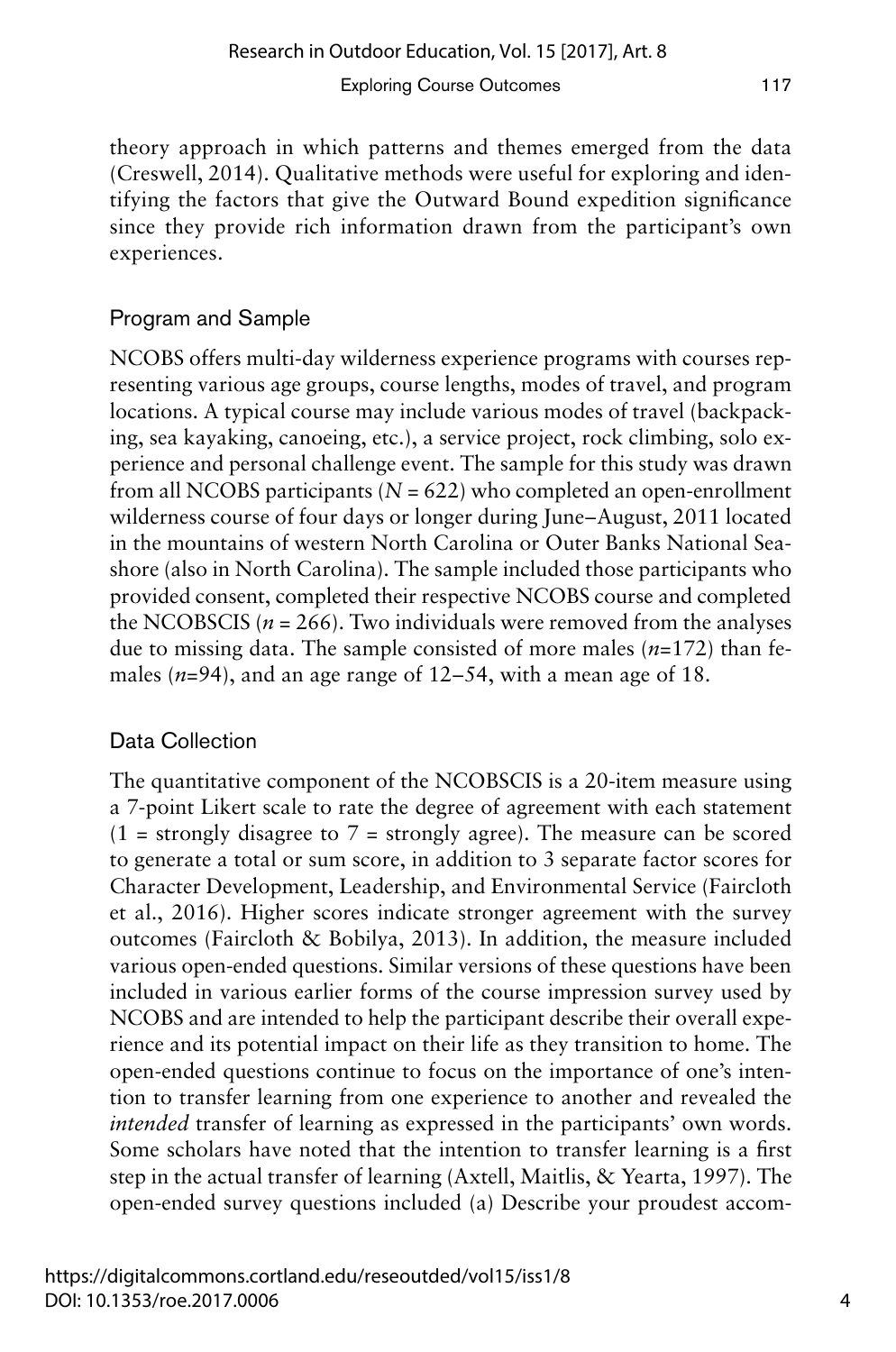plishment or greatest challenge on course, (b) What did you learn about yourself (or about life) as a result of your course, (c) How will your course impact you at school or in your career/life goals, and (d) How did your instructors affect your experience? Participants completed the entire retrospective pre- and post survey (including the aforementioned qualitative components) on the last day of their NCOBS course.

## Quantitative Analysis

The quantitative analysis included paired sample *t*-tests to compare pre- and post- means of the Character Development, Leadership, and Environmental Service factors. In addition, a series of ANCOVA models were generated to assess gender, course length, and age as potential moderators.

**Paired sample t-test.** Paired sample *t*-tests were calculated for the preand post-scores on the Character Development, Leadership, and Environmental Service factors as a way to test the differences in student's perceptions of these qualities prior to and immediately following participation in an NCOBS course. The paired sample *t*-test accounts for correlations that are inherently present in repeated measures data.

**ANCOVA.** The secondary research questions were addressed using a series of Analysis of Covariance (ANCOVA) models. ANCOVA models allowed for testing differences between distinct groups of participants (i.e., age, gender, course length, etc.), while controlling for pre scores (Rausch, Maxwell, & Kelly, 2003). Thus, main effects for gender, age, and course length were assessed, in addition to pair-wise comparisons for any significant course length main effect. That is, if significant differences were found for course length, pair-wise comparisons were made to further determine the source of those differences.

### Qualitative Analysis

Throughout the qualitative data analysis, elements of the constant comparative method (Glasser & Strauss, 1967) and naturalistic inquiry (Lincoln & Guba, 1985) served as a guide where emerging themes were constantly compared with new data until theoretical saturation was reached. The qualitative survey responses were typewritten, entered into an Excel file, coded, and categorized using a combination of open and axial coding processes (Strauss & Corbin, 2008). Emergent themes were then constructed and refined (Glasser & Strauss, 1967). The process of collecting, coding, and reporting the data allowed for themes to be categorized (Strauss & Corbin,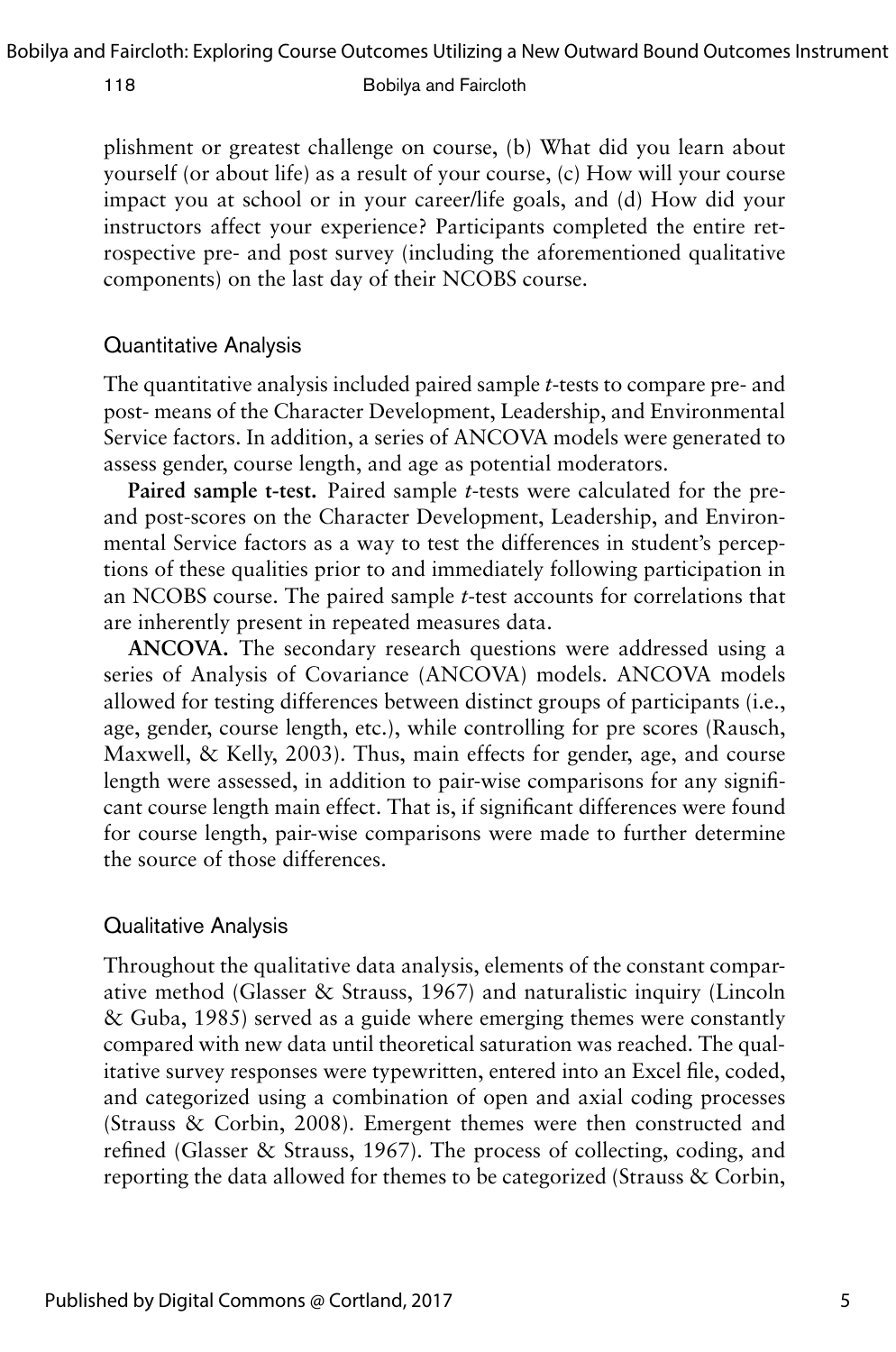2008). One researcher initially coded all of the data and a second researcher coded 20% of the responses by question to establish inter-coder reliability (see results for inter-coder reliability rates reported by question in the results section). The themes were then refined until consensus was reached. Finally, representative participant comments were selected to illustrate each theme.

Specifically, the data analysis process followed the steps outlined in part by Tesch (1990) and assisted the researchers in the *reduction* and *interpretation* of the text (Marshall & Rossman, 1989). The following steps outline the qualitative data analysis. Initially, three individual researchers read the survey transcripts. The big ideas that emerged were named and individual codes were developed. Specific data units were identified that consisted of the most discrete piece of information that answered the research question. Next, similar data units were coded by one researcher and checked for consistency. A second researcher checked 20% of the of the responses by question in order to establish inter-coder reliability (reported by question in the results section). Finally, the researchers revisited the big ideas identified and established thematic categories. Participant comments were selected as direct quotations to support each theme. Triangulation of researchers and expert panel debriefing were used to establish trustworthiness of the results as outlined by Patton (2002). Specifically, the final thematic categories were reviewed by staff members involved in the program who served on an expert panel. Lastly, these results were compared to those of previous waves of data analysis with attention to similarities and differences related to the specific research questions.

## **Results**

### Quantitative Results

**Descriptive statistics.** Table 1 displays the descriptive statistics for the 3 factor scores (i.e., Character Development, Leadership, and Environmental Service). The post scores were higher than the pre scores for all three factors. The primary research question of this study was to test the statistical significance of these apparent differences.

6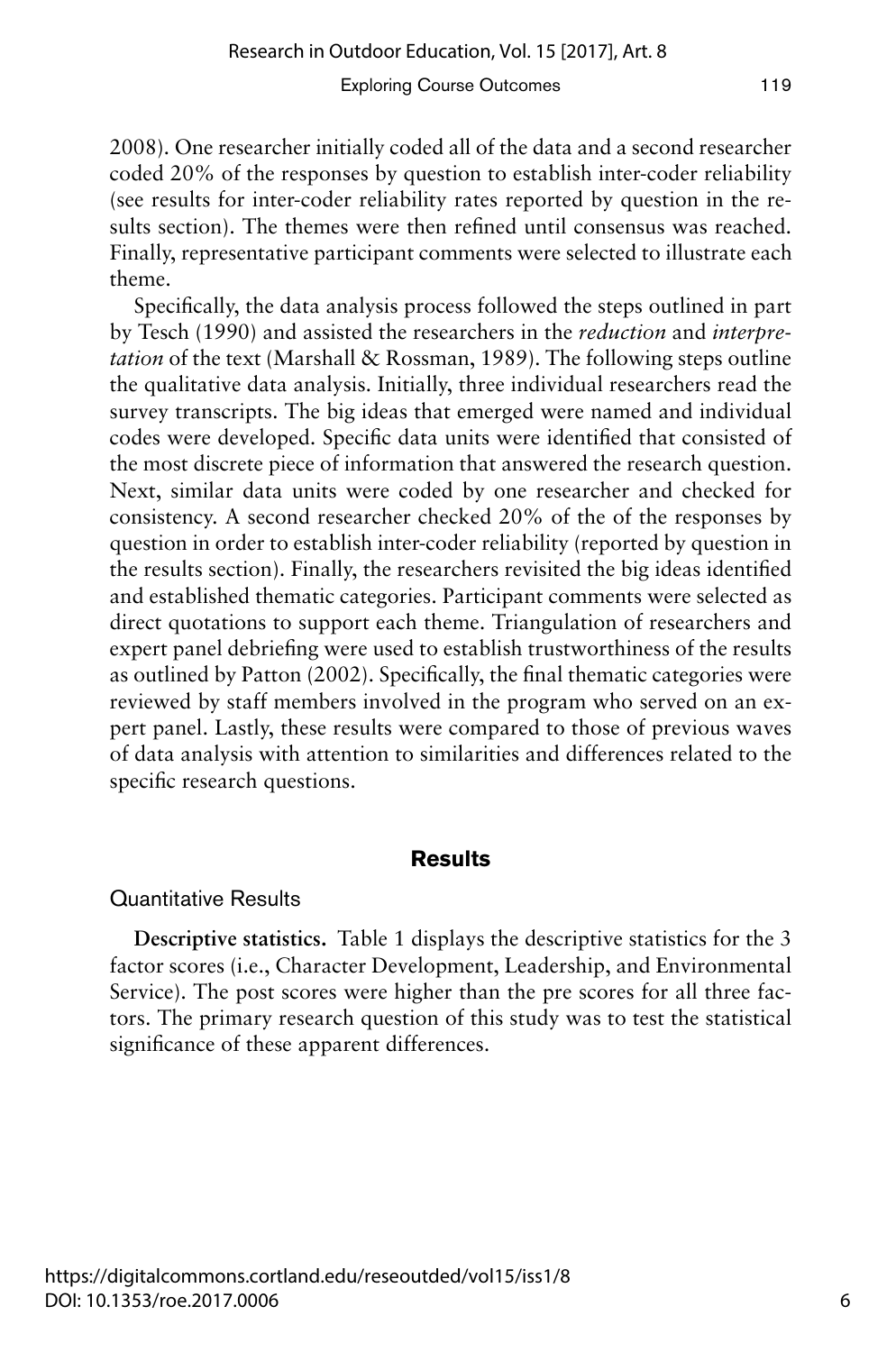### Bobilya and Faircloth: Exploring Course Outcomes Utilizing a New Outward Bound Outcomes Instrument

#### 120 Bobilya and Faircloth

|                                    | M     | $\boldsymbol{n}$ | SD   |
|------------------------------------|-------|------------------|------|
| Character Development Pre          | 41.90 | 259              | 7.25 |
| Character Development Post         | 49.22 | 259              | 4.96 |
| Leadership Pre                     | 50.00 | 246              | 7.42 |
| Leadership Post                    | 55.52 | 246              | 5.67 |
| <b>Environmental Awareness Pre</b> | 15.61 | 260              | 2.92 |
| Environmental Awareness Post       | 17.84 | 260              | 2.45 |

#### **Table 1.** Descriptive Statistics for NCOBSCIS

# Differences in Participant's Perceptions of Performance

Table 2 displays the results of paired samples *t*-tests which were conducted to compare pre and post means of the Character Development, Leadership, and Environmental Awareness factors scores. There were significant differences in the Character Development,  $t(258) = 20.29$ ,  $p < .001$ ; Leadership, *t*(245) = 17.84, *p* < .001; and Environmental Service, *t*(259) = 17.29, *p* < .001 scores.

# Gender Differences in Performance Outcomes

A series of ANCOVA models were tested to compare post means on the 3 factors using pre scores as covariates, while also examining group differences by gender, course length, and age. For example, ANCOVA addresses the question: "Are there differences in the ways that men and women report their pre and post outcomes?"

Table 3 displays the post means and standard deviations for male and female participants. Table 4 displays the results of the ANCOVA examining differences in reporting of the NCOBSCIS subscale scores by men and women. An ANCOVA model examining gender differences in Character Development post scores, controlling for pre scores, was found to

| Table 2. Paired Samples t-tests of Pre and Post Means Character Development, |
|------------------------------------------------------------------------------|
| Leadership, and Environmental Service                                        |

|                                                                        |     | Std.       |    |                                             |
|------------------------------------------------------------------------|-----|------------|----|---------------------------------------------|
|                                                                        | M — | SD Error t | dt | Sig.                                        |
| CharDevPre - CharDevPost $-7.32$ 5.81 .36075 -20.29 258 $p < .001$     |     |            |    |                                             |
| LeadershipPre - LeadershipPost -5.52 4.86 .30955 -17.84 245 $p < .001$ |     |            |    |                                             |
| EnvServPre - EnvServPost                                               |     |            |    | $-2.23$ 2.08 .12915 $-17.29$ 259 $p < .001$ |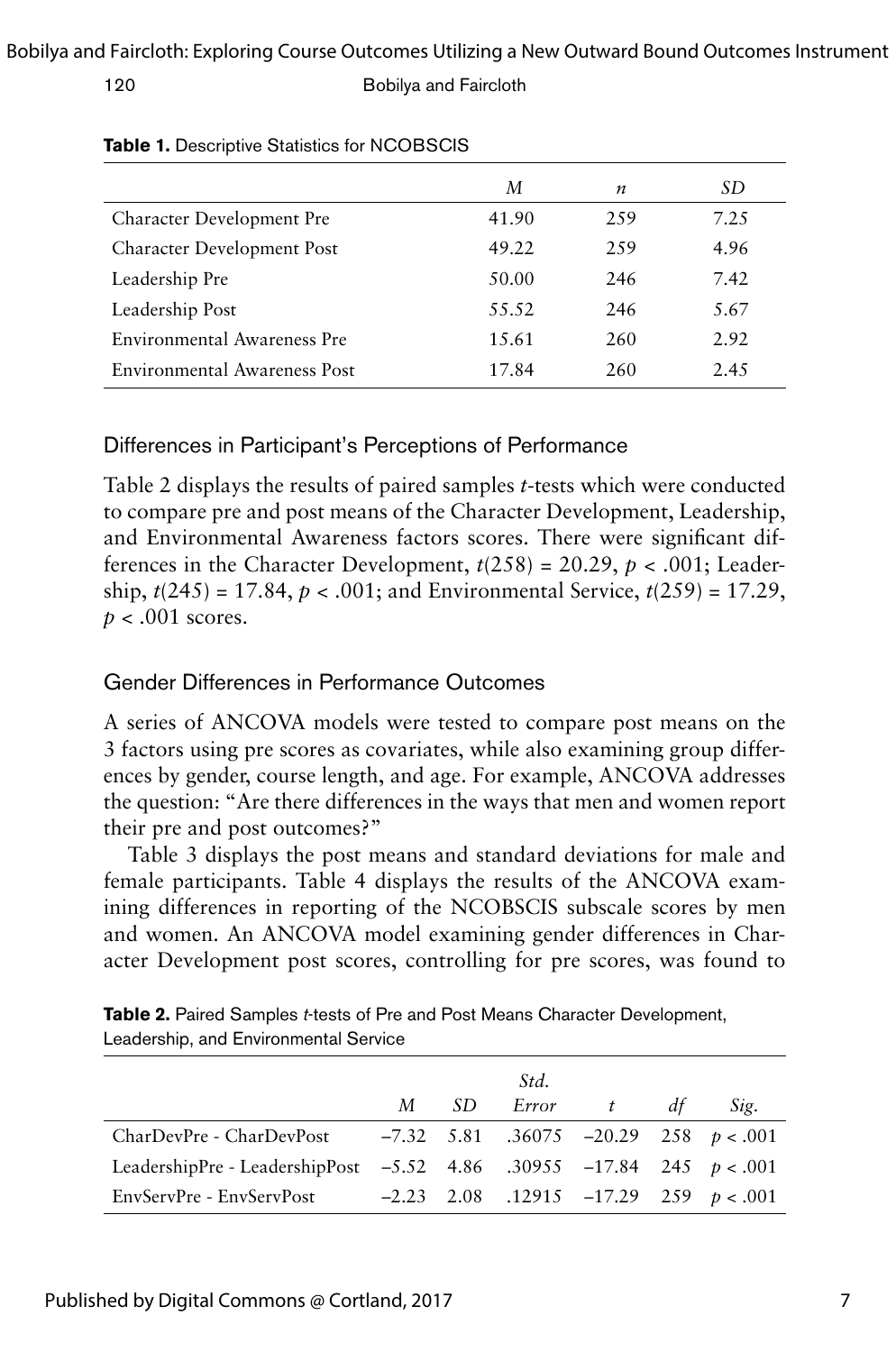|                       | Post  |           |                  |
|-----------------------|-------|-----------|------------------|
|                       | M     | <i>SD</i> | $\boldsymbol{n}$ |
| Character Development |       |           |                  |
| Female                | 49.95 | 3.90      | 93               |
| Male                  | 48.80 | 5.46      | 164              |
| Environmental Service |       |           |                  |
| Female                | 18.86 | 1.79      | 94               |
| Male                  | 17.28 | 2.60      | 163              |
| Leadership            |       |           |                  |
| Female                | 56.74 | 4.82      | 90               |
| Male                  | 54.77 | 6.04      | 153              |

Table 3. Post Means and Standard Deviations for NCOBSCIS Subscales by Men and Women

have a statistically significant main effect for gender, *F*(2,257) = 3.20, *p* = .04. The results suggest that female participants reported significantly higher mean scores (See Table 3) on Character Development ( $\mu_{\text{femole}} = 49.94$ , *SD* = 3.90) than did male participants ( $\mu_{mab}$  = 48.80, *SD* = 5.46) following participation in a NCOBS course, after controlling for their pre-scores. There were no significant gender differences in Environmental Service scores,  $F(2,258) = 2.88$ ,  $p = .06$  or for Leadership,  $F(2,244) = .72$ ,  $p = .49$ .

|                                  | Type III<br>Sum of |                |        |         |
|----------------------------------|--------------------|----------------|--------|---------|
| Source                           | Squares            | df             | F      | Ð       |
| Character Development            |                    |                |        |         |
| Character Development Pre        | 2338.73            | 1              | 151.74 | $-.001$ |
| Gender                           | 98.63              | $\mathfrak{D}$ | 3.20   | .042    |
| Environmental Service            |                    |                |        |         |
| <b>Environmental Service Pre</b> | 648.48             | 1              | 221.36 | $-.001$ |
| Gender                           | 16.85              | $\mathfrak{D}$ | 2.88   | .058    |
| Leadership                       |                    |                |        |         |
| Leadership Pre                   | 4305.22            | 1              | 310.41 | $-.001$ |
| Gender                           | 20.01              | $\mathfrak{D}$ | .72    | .487    |

**Table 4.** Results of ANCOVA Models Examining NCOBSCIS Subscales Reported by Men and Women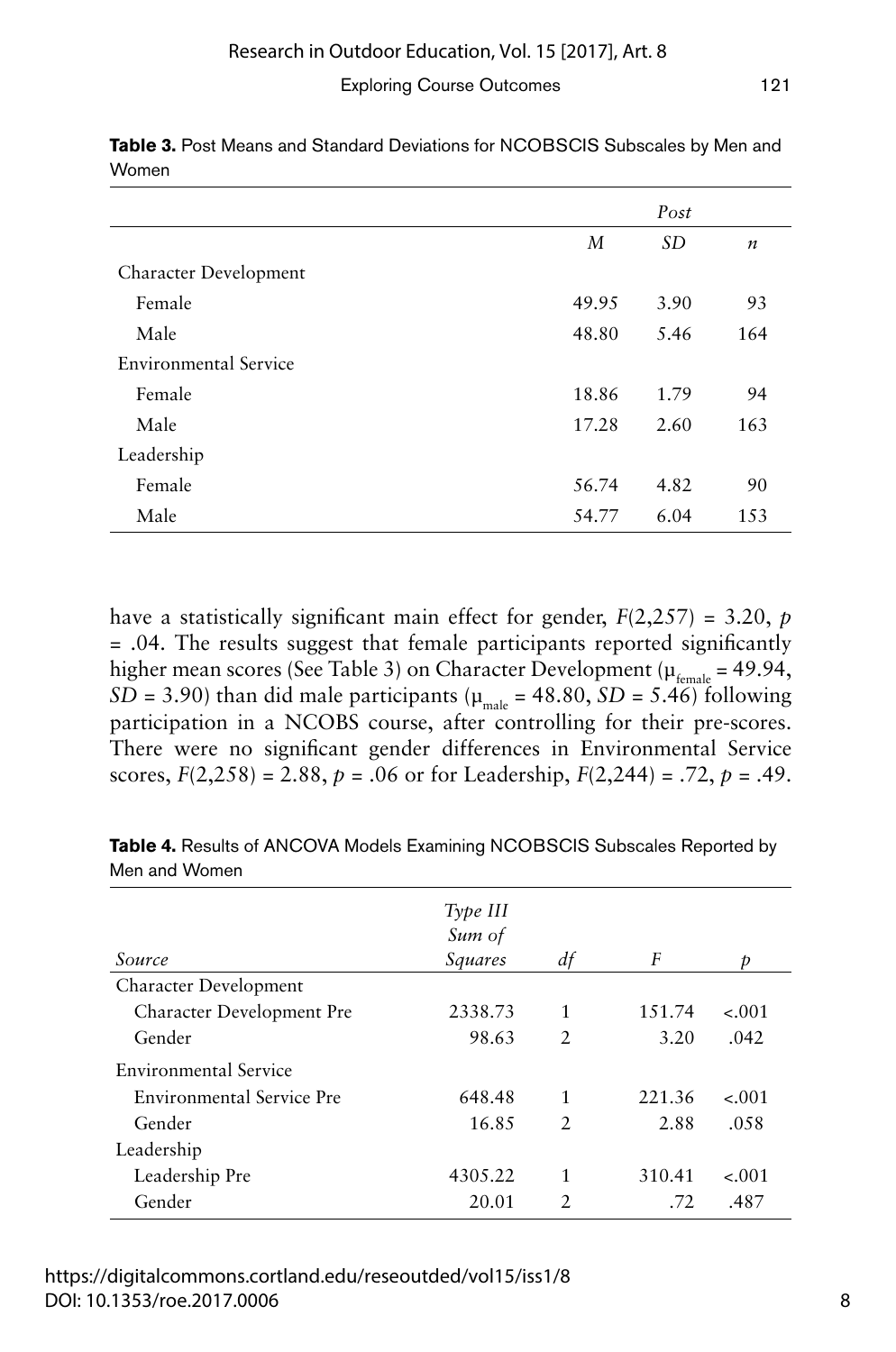|                              | M     | SD   | $\boldsymbol{n}$ |
|------------------------------|-------|------|------------------|
| Character Development        |       |      |                  |
| 14-day                       | 48.95 | 6.03 | 79               |
| $21$ -day                    | 49.32 | 4.84 | 56               |
| 28 day                       | 49.55 | 7.75 | 11               |
| $4$ -day                     | 49.76 | 4.13 | 21               |
| 8-day                        | 49.23 | 3.72 | 92               |
| <b>Environmental Service</b> |       |      |                  |
| 14-day                       | 17.75 | 2.58 | 78               |
| $21$ -day                    | 17.84 | 2.62 | 56               |
| $28$ -day                    | 19.00 | 1.95 | 12               |
| 4-day                        | 17.52 | 2.36 | 21               |
| 8-day                        | 17.84 | 2.30 | 93               |
| Leadership                   |       |      |                  |
| 14-day                       | 55.62 | 5.58 | 75               |
| $21$ -day                    | 54.52 | 6.19 | 52               |
| $28$ -day                    | 57.42 | 4.46 | 12               |
| $4$ -day                     | 55.50 | 6.44 | 20               |
| 8-day                        | 55.78 | 5.41 | 87               |

**Table 5.** Differences in Performance Outcomes by Course Length

Table 5 displays the means and standard deviations for participants of different course lengths. Table 6 displays the results of the ANCOVA analysis examining differences in reporting of Character Development by participants of different course lengths. "Course length" is an independent variable with 5 levels corresponding to the 5 course length options. The ANCOVA comparing course lengths on Character Development post scores, controlling for pre scores, was found to have a statistically significant main effect for course length,  $F(4,257) = 2.45$ ,  $p = .05$ . The results suggest (See Table 5) that there are differences in the ways participants from various course lengths reported on Character Development following participation in a NCOBS course, after controlling for pre scores.

All pair-wise comparisons were initially conducted without correction for multiple comparisons. However, the *F*-statistics and *p*-values were later corrected by making comparisons to *p*-value adjustments for both the Bonferroni adjustment and Tukey's WSD (Maxwell & Delaney, 2003). The results of pair-wise comparisons of Character Development by participants of different course lengths reveals a significant difference (*p* = .01) between 14-day (*M* = 48.95, *SD* = 6.03) and 28-day (*M* = 49.55, *SD* = 7.75) courses.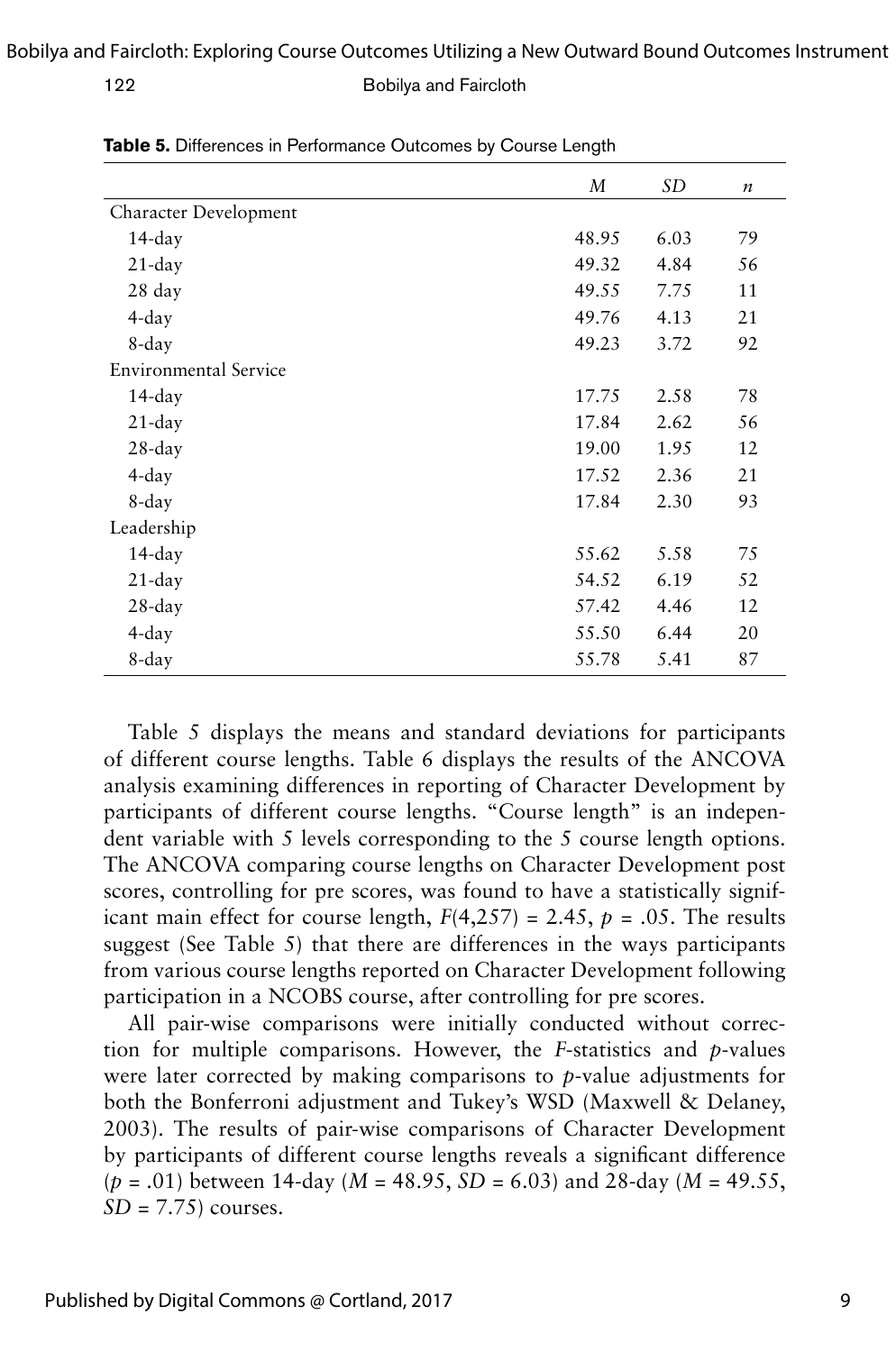|                           | Type III       |                |        |         |
|---------------------------|----------------|----------------|--------|---------|
| Source                    | Sum of Squares | df             | F      | Þ       |
| Character Development     |                |                |        |         |
| Character Development Pre | 2455.80        | 1              | 160.18 | $-.001$ |
| Course Length             | 1.50.04        | $\overline{4}$ | 2.45   | .049    |
| Environmental Service     |                |                |        |         |
| Environmental Service Pre | 785.75         | 1              | 266.11 | $-.001$ |
| Course Length             | 16.79          | $\overline{4}$ | 1.42   | .227    |
| Leadership                |                |                |        |         |
| Leadership Pre            | 4545.34        | 1              | 336.61 | $-.001$ |
| Course Length             | 135.56         | 4              | 2.51   | .043    |

**Table 6.** ANCOVA Results for NCOBSCIS by Participants of Different Course Lengths

*Note:* Environmental Service scores were found to have no significant main effect for course length,  $F(4,260) = 1.42$ ,  $p = .22$ .

The ANCOVA model comparing participants of different course lengths on their Leadership post scores, controlling for their pre scores, revealed a significant main effect for course length,  $F(4,244) = 2.51$ , *p* = .04. The results (See Table 5) suggest that there are differences in the ways participants from various course lengths reported on Leadership following participation in a NCOBS course, controlling for pre scores. The results of pair-wise comparisons of Leadership scores by participants of different course lengths reveal significant differences between 4-day  $(M = 55.50, SD = 6.44)$  and 28-day  $(M = 57.42, SD = 4.46)$  courses, *p* = .01; and the 4-day (*M* = 55.50, *SD* = 6.44) and 8-day (*M* = 55.78,  $SD = 5.41$ ) courses;  $p = .01$ . There were no significant differences found for any outcome variable when comparing responses from older and younger participants (i.e., age).

# Qualitative Results

Analysis of the qualitative data revealed several themes. The results have been organized by question beginning with a description of the themes and the inter-coder reliability rate. Tables display the results for each question including dominant themes represented in descending order by frequency. Finally, representative quotes are included in each table, further describing the theme in the student's words.

**Proudest accomplishment or greatest challenge on course.** Table 7 presents the major themes that emerged from the participant responses. Intercoder reliability for Question 1 was 93%. When asked to describe their

10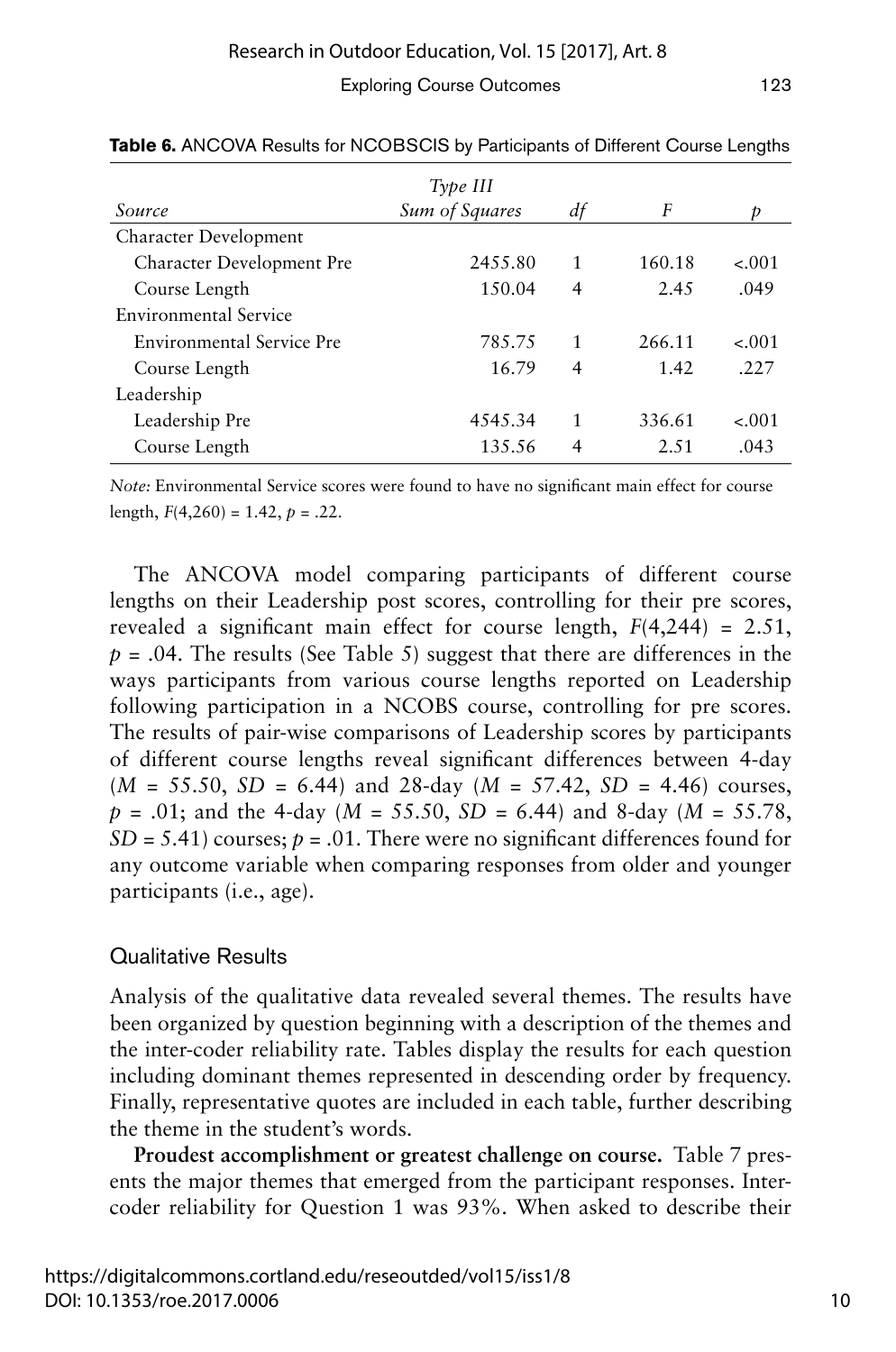| Major Themes                                           | Representative Participant Quote                                                                                                                                                                                                                                                                        |
|--------------------------------------------------------|---------------------------------------------------------------------------------------------------------------------------------------------------------------------------------------------------------------------------------------------------------------------------------------------------------|
| Completing Course                                      | My proudest accomplishment was climbing to the top of Mt.                                                                                                                                                                                                                                               |
| Components                                             | Mitchell. When I reached the top of Mt. Mitchell I felt that                                                                                                                                                                                                                                            |
| $(n = 129)$                                            | I could accomplish any goal I set my mind to. (Female,<br>16 yrs., 8-day)                                                                                                                                                                                                                               |
| Skill Development<br>$(n = 101)$                       | I had never rock climbed before, and finishing a multi-pitch<br>climb while singing and smiling but also sweating and feeling<br>my whole body work together with my mind was absolutely<br>amazing. (Female, 16 yrs., 14-day)                                                                          |
| Personal Growth                                        | I pushed myself physically and mentally farther than I                                                                                                                                                                                                                                                  |
| $(n = 71)$                                             | thought I could ever accomplish. (Male, 13 yrs., 14-day)                                                                                                                                                                                                                                                |
| Overcoming the                                         | I climbed a tough route in Chimney Rocks while blindfolded.                                                                                                                                                                                                                                             |
| Challenge $(n = 50)$                                   | Honestly, I couldn't believe what I had just done. (Male,<br>16 yrs., 8-day)                                                                                                                                                                                                                            |
| Perseverance $(n = 37)$                                | My greatest challenge on the course was making it to the<br>campsite at Johnson's Creek at 3 a.m. I wanted to give up so<br>badly but the option just wasn't there. Now when I go home<br>I won't quit so easily because I know I can do it if I set my<br><i>mind to it.</i> (Female, 16 yrs., 14-day) |
| Group Dynamics &<br>Interpersonal Skills<br>$(n = 32)$ | My proudest accomplishment is that we were able to become<br><i>a family while on course.</i> (Male, 18 yrs., 8-day)                                                                                                                                                                                    |

**Table 7.** Proudest Accomplishment or Greatest Challenge on Course

proudest accomplishment or greatest challenge on course, many participants discussed *completing specific course components* (e.g., ropes course, final expedition, summiting, solo, running). Other students mentioned that their proudest accomplishment or greatest challenge was specifically related to learning and/or demonstrating specific skills. Many of the participant comments within the *overcoming the challenge* theme spoke specifically about the physical challenge that they faced and often discussed their sense of accomplishment in overcoming this challenge. In addition, some students commented on challenges related to living in the natural environment and other general challenges.

The theme of *perseverance* included comments about pushing oneself despite fatigue and a noticeable determination. These participants spoke specifically about their ability to "push through" and the sense of accomplishment they had. Finally, a number of students discussed their increased ability to work with others, learn how to give and ask for help and show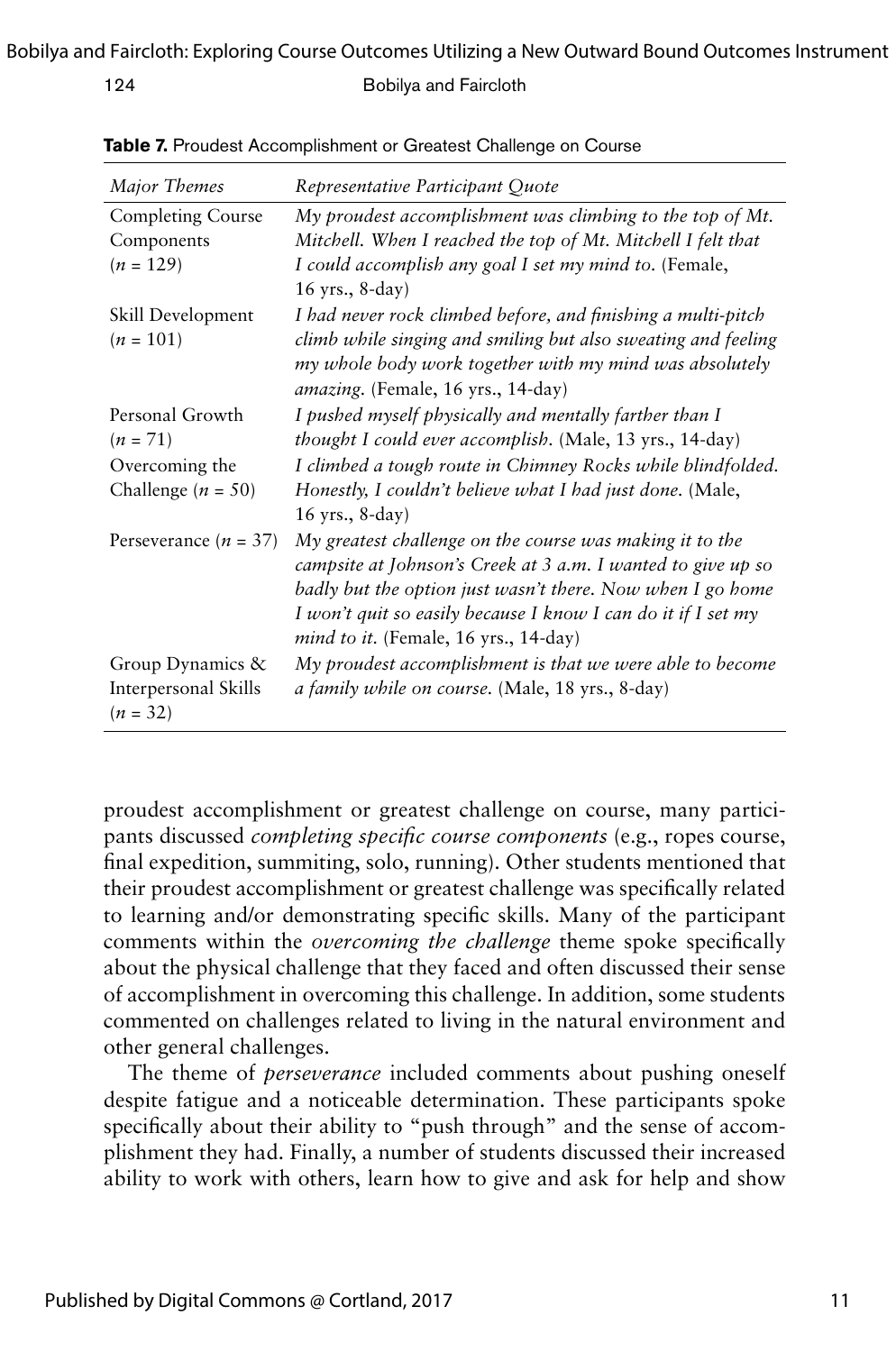| Major Themes              | Representative Participant Quote                                                                            |
|---------------------------|-------------------------------------------------------------------------------------------------------------|
| General Self              | I actually have the potential to go somewhere in my life                                                    |
| Awareness ( $n = 180$ )   | and I do have the grit to stick with something and not back                                                 |
|                           | $down$ . (Female, 17 yrs., 8-day)                                                                           |
| Self Confidence $(n =$    | I learned that I can be self-reliant if I am patient enough to                                              |
| 70)                       | persevere. If giving up is not an option, I will see through a<br>task to the end. (Female, 18 yrs., 8-day) |
| Edgework ("I can do       | That my capabilities are greater than I thought, that if I set                                              |
| more than I thought")     | my mind to something and really focus on a task then I can                                                  |
| $(n = 50)$                | do many things that I originally thought I couldn't (Male,                                                  |
|                           | 19 yrs., 14-day)                                                                                            |
| Group Dynamics &          | I am proud of myself for living in a compassionate manner,                                                  |
| Interpersonal Skills (n   | bonding with all types of people and being sensitive to their                                               |
| $= 35$                    | needs and feelings. (Female, 18 yrs., 8-day)                                                                |
| Perseverance $(n = 30)$   | That way I was raised was to always keep pushing,                                                           |
|                           | motivating myself to do better. Some people misinterpret                                                    |
|                           | that push, but I learned that no matter what, I pushed                                                      |
|                           | myself harder than ever before. I never gave up, never                                                      |
|                           | stopped, and tried to smile whenever possible, especially at                                                |
|                           | times when we were getting tired and angry, basically near                                                  |
|                           | the end of the final day. I have learned even more that I can                                               |
|                           | always push myself further, there is nothing stopping me.                                                   |
|                           | (Female, 14 yrs., 14-day)                                                                                   |
| Goal Setting ( $n = 24$ ) | Be friendly. Have patience for others. Push yourself, you're                                                |
|                           | getting developed. (Male, 17 yrs., 14-day)                                                                  |
| Appreciation ( $n = 16$ ) | I realized that I need to live in the moment and live a more                                                |
|                           | simple life. (Female, 19 yrs., 14-day)                                                                      |
| Environmental             | I was 110% sure I was a city girl before I came on                                                          |
| Awareness and             | NCOBS. However, I've discovered the beauty of nature                                                        |
| Appreciation ( $n = 16$ ) | and surprisingly I found a sense of connection with the                                                     |
|                           | wilderness. (Female, 16 yrs., 21-day)                                                                       |

**Table 8.** What Participants Learned about Themselves

compassion for their group. These and other similar comments were categorized as *group dynamics and interpersonal skills.* 

**Participant's learning about themselves.** Table 8 presents the major themes that emerged from the participant responses. Inter-coder reliability for this question was 98%.

When asked what they learned about themselves or about life as a result of their NCOBS course, many students commented about both general and specific areas of *self-awareness*. These comments ranged from realizing their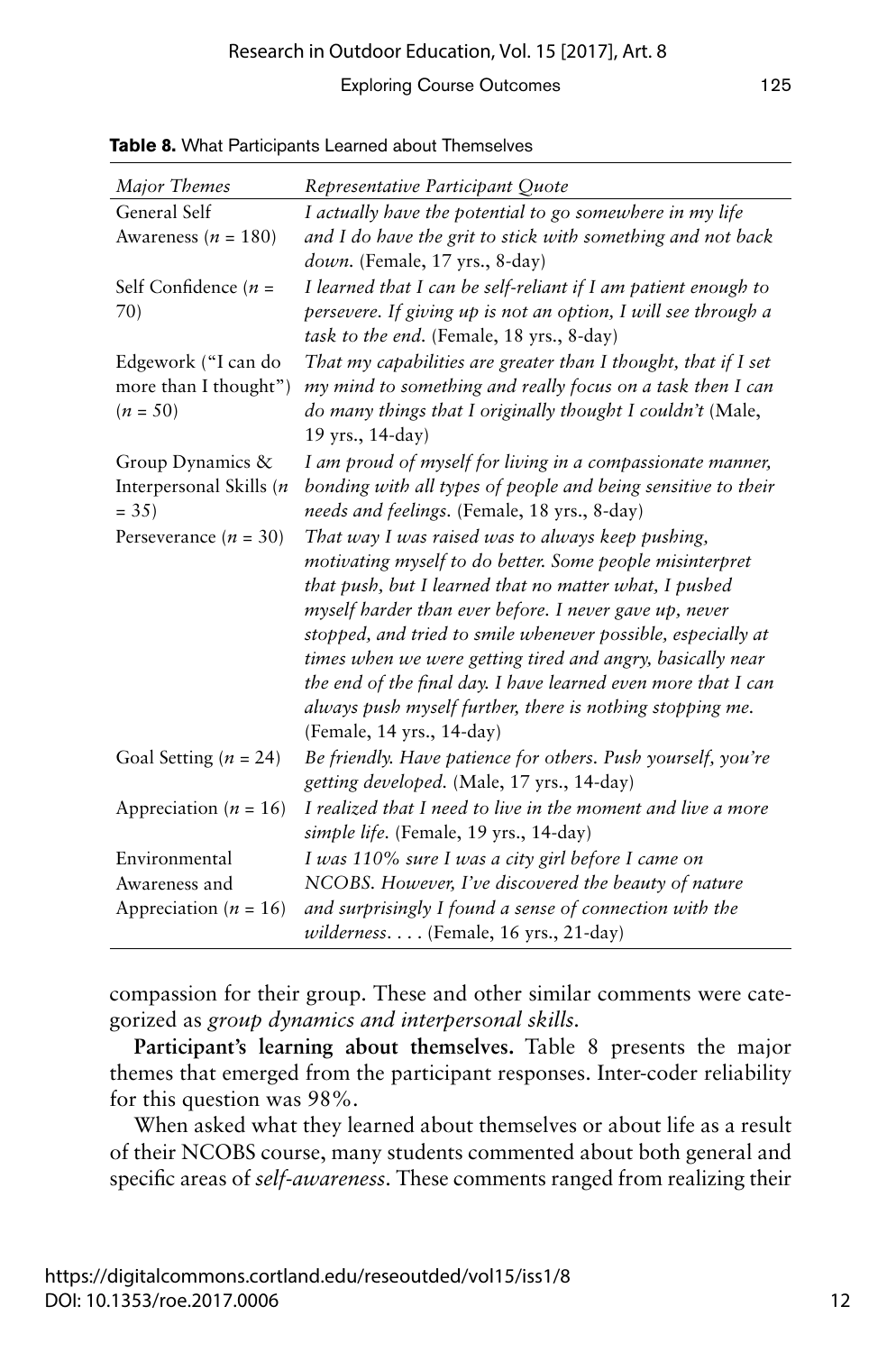potential, who they are, and the importance of confidence. This theme was harder to separate out into more specific sub-themes, thus the larger category representing general self-awareness remained. The researchers suspect that the difficulty in identifying more descriptive sub-themes was due in large part to the broad nature of the survey question. The theme with the second highest frequency of responses was *self-confidence*. Many students talked about their experience on the expedition contributing to an increase in confidence that they were hoping to take back to their everyday life. Students also talked about "being able to do more than they thought" which often led to a reported increase in self-confidence but the frequency and clarity of these comments warranted their own category. The adventure education literature uses the term "edgework" (Nadler, 1995) to describe this phenomenon and we have adopted it here as the theme to describe these comments.

Students also commented about how they learned to work better in a group and develop relationships with others which was categorized as *group dynamics and interpersonal skills*. The participants also shared how they learned to "keep going" and "stick with it" even when it was hard. Some students commented about their interest in setting specific goals for their life and/or gave specific example of goals that they wanted to take home with them. It is not surprising that students who complete a wilderness expedition and live without many of their personal conveniences and regular contact with family and friends find themselves expressing newfound appreciation for these things and people. In addition, students talked about a greater ability to discern their needs from wants. Finally, some students spoke specifically about an increased awareness of the natural world and their appreciation for it and its role in their life.

**Course impact on school/career/life goals.** Table 9 presents the major themes that emerged from the participant responses. Inter-coder reliability for question 3 was 92%. When asked how the course will impact them at school or in their career/life goals many students talked about their ability to *make decisions and set goals*. Others gave specific examples of goals that they hoped to accomplish. Students also commented on the impact of their increased self-confidence after attending the NCOBS course, the awareness that they can do more than they thought (edgework), and an increased sense of self-reliance.

In addition, students also shared about how their experience had impacted their ability to work hard and complete tasks which was categorized as *work ethic*. Others also shared about a change in perspective and how this *new perspective* might impact their school/work life. This cate-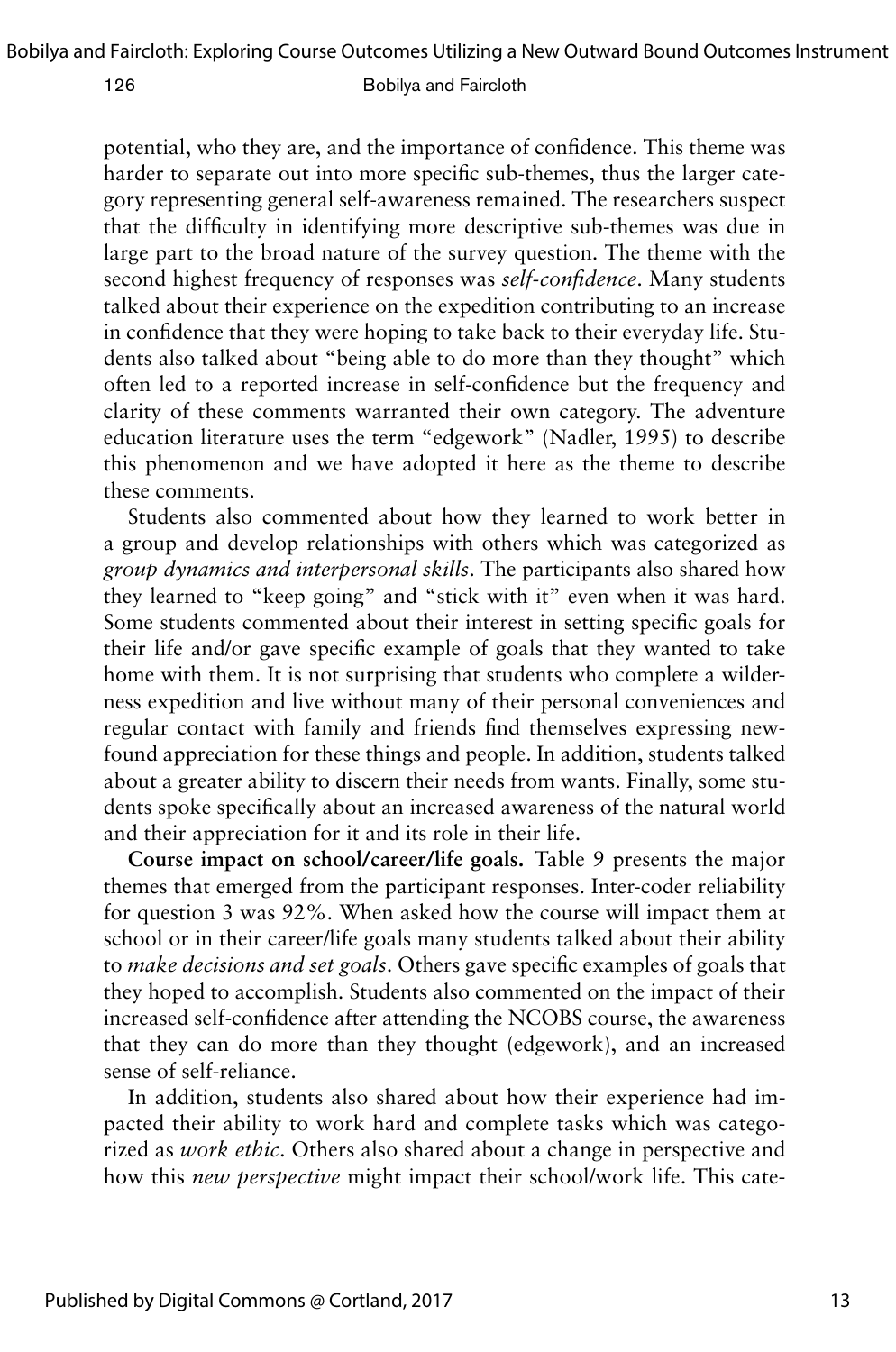| Major Themes                       | Representative Participant Quote                                                                                   |
|------------------------------------|--------------------------------------------------------------------------------------------------------------------|
| Ability to Make                    | [The course will] make me think about things more before                                                           |
| Decisions & Set Goals              | I make a decision on something and think about getting                                                             |
| $(n = 67)$                         | along with others and having fun. (Female, 15 yrs., 14-day)                                                        |
| Increased Self                     | I have faced some strong challenges on this and if I can                                                           |
| Confidence $(n = 58)$              | face them I can do anything. (no gender indicated, 27 yrs.,<br>$14$ -day)                                          |
| Increased Work Ethic<br>$(n = 57)$ | I set things to a new level and try my hardest on<br>everything. (Male, 15 yrs., 8-day)                            |
| Desired Lifestyle                  | It will help to reset my perspective of the world and what                                                         |
| Changes ( $n = 38$ )               | are truly priorities in life. (Male, 45 yrs., 4-day)                                                               |
| New Perspective                    | I found an incredible sense of peace and bliss on this trip                                                        |
| $(n = 36)$                         | that I am going to try and bring back to my life and I am<br>going to stay less stressed. (Female, 16 yrs., 8-day) |
| Group Dynamics &                   | Outward Bound has taught me how to meet new people                                                                 |
| Interpersonal Skills               | and make new friends. This ability will translate to my first                                                      |
| $(n = 33)$                         | year in high school and the rest of my life. (Male, 14 yrs.,                                                       |
|                                    | $14$ -day)                                                                                                         |
| Increased Perseverance             | I feel that I can push through hardships to reach my goals.                                                        |
| $(n = 28)$                         | No matter how low I am feeling I know that I can keep<br>going. (Female, 17 yrs., 8-day)                           |
| Personal Growth                    | I know exactly what I want in life and I'll use my                                                                 |
| $(n = 23)$                         | newfound leadership skills and determination to reach my                                                           |
|                                    | goals through all obstacles. (Male, 17 yrs., 8-day)                                                                |

**Table 9.** Course Impact on School/Career/Life Goals

gory also included students who commented on their increased awareness and appreciation for the natural environment, other people and things in their life. Some participants also commented on changes that they wanted to make in their lifestyle when they returned home including increased physical fitness, better diet, work/life balance and more. A number of students shared about how their experience has contributed to increased learning and their ability to contribute positively to group dynamics and their own interpersonal skill development. Some participants also shared about their NCOBS experience helping them develop perseverance that they hoped to take back to their school and/or work at home. Finally, other students talked about various areas of personal growth that they hoped to take back with them as they considered the impact of their NCOBS course.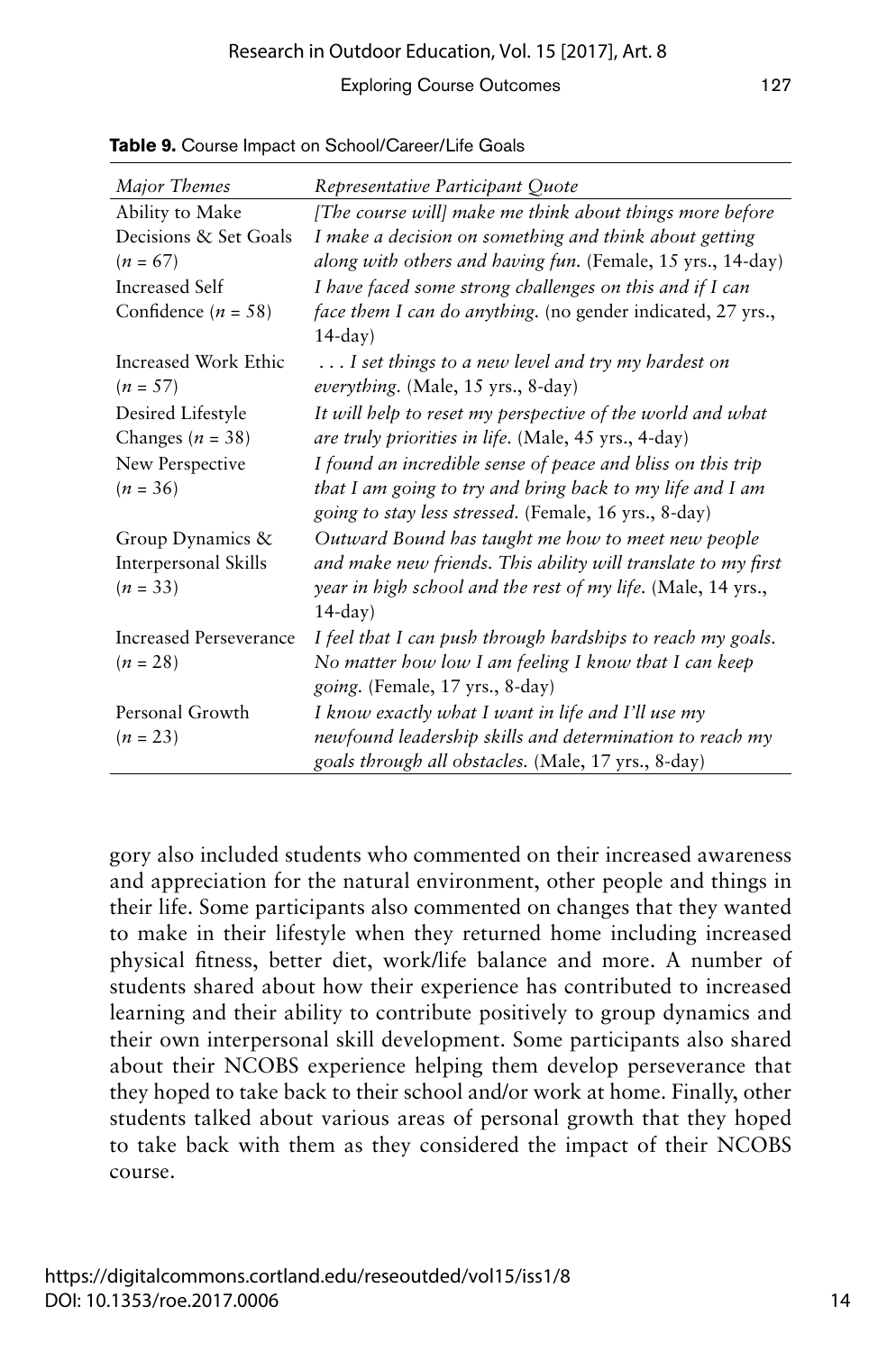#### Bobilya and Faircloth: Exploring Course Outcomes Utilizing a New Outward Bound Outcomes Instrument

128 Bobilya and Faircloth

| Major Themes                          | Representative Participant Quote                                                                                 |
|---------------------------------------|------------------------------------------------------------------------------------------------------------------|
| They Had a Positive                   | The instructors had a huge impact on this trip. They                                                             |
| Impact ( $n = 98$ )                   | made it very fun and helped us use knowledge we never                                                            |
|                                       | knew we could have, and learned it. They were very nice<br>and made it great and funny. (Female, 15 yrs., 8-day) |
| Through Their Personal                | They had an effect on our experience by all the hard                                                             |
| Traits ( $n = 75$ )                   | work, compassion and dedication that they put forth.                                                             |
|                                       | Without them it wouldn't have made my experience<br>memorable. (Male, 18 yrs., 8-day)                            |
| Provided Support                      | They helped keep morale high but they also were                                                                  |
| $(n = 63)$                            | able to push our group and help everyone realize their                                                           |
|                                       | <i>potential on course.</i> (Female, 17 yrs., 8-day)                                                             |
| Through Their Teaching                | By example - actually living a life/ having a lifestyle that                                                     |
| $(n = 50)$                            | incorporates the principles of OB and not just put on a                                                          |
|                                       | 4-day show. (Male, 44 yrs., 4-day)                                                                               |
| Promoted Personal                     | My instructors made me dig deeper in my thoughts                                                                 |
| Growth & Self Awareness<br>$(n = 36)$ | about who I am. (Female, 16 yrs., 8-day)                                                                         |
| Challenged Us ( $n = 35$ )            | I think our instructors did a fantastic job challenging us                                                       |
|                                       | and supporting us throughout our course. (Male, 17 yrs.,<br>$21$ -day)                                           |
| Modeled & Encouraged                  | They created a positive atmosphere in which the crew                                                             |
| Positive Relationships                | could grow. I personally felt very close to Shelby and                                                           |
| $(n = 28)$                            | <i>that she helped me develop as a person.</i> (Female, 16 yrs.,                                                 |
|                                       | $21$ -day)                                                                                                       |
| Helped Provide a Safe                 | My instructors made me feel safe throughout the whole                                                            |
| Environment ( $n = 24$ )              | course. I never felt in danger. They were so supportive                                                          |
|                                       | and helpful and were always positive. (Female, 17 yrs.,                                                          |
|                                       | $8$ -day)                                                                                                        |

**Table 10.** How Instructors Affected Participants' Experiences

**Instructor influence.** Table 10 presents the major themes that emerged from the participant responses. Inter-coder Reliability for question 4 was 98%. When students were asked to describe how their instructors affected their experience, many talked about the positive impact that they had. Other students shared about specific traits that their instructors exhibited which enhanced their course experience. Some participants also talked about how their instructors provided support that allowed the students to reach their potential during their course. Some participants commented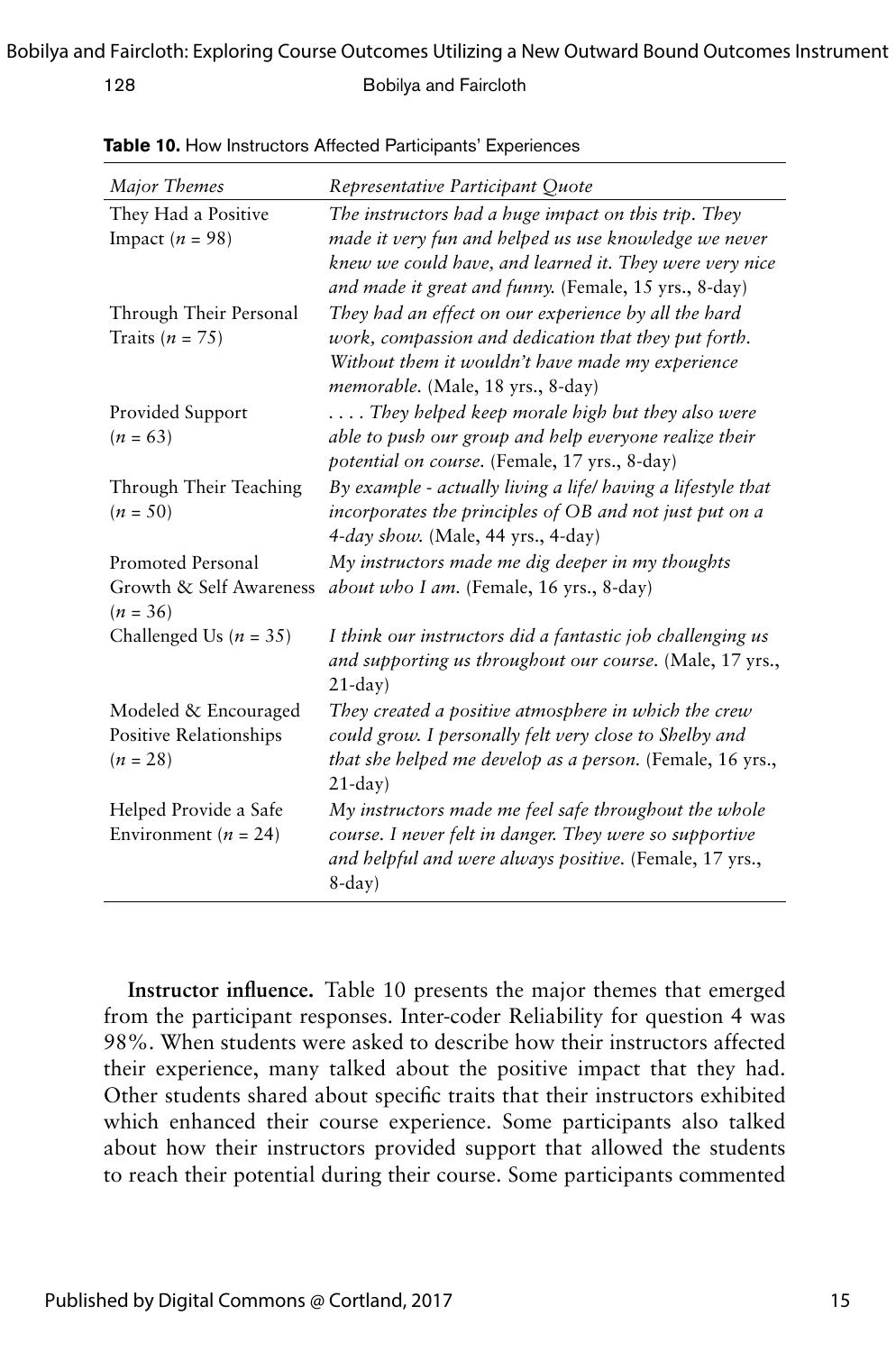about either the way their instructors taught and/or the content they covered as having an impact on their experience. The impact of their teaching was noticed by students in both formal and informal teaching settings. Students commented about how their instructors created an environment that promoted their own personal growth and self-awareness during the course. Their comments clearly speak to the impact of the instructors on this growth.

In addition, students shared about the role of their instructors in creating a challenging environment that resulted in a positive experience. Some students talked about the influence of their relationship with their instructors and also the positive impact of the instructor team's relationship. When considering the role of their instructors, some students talked about how their instructors provided a physically and/or emotionally safe environment that they appreciated and which led to their own growth during the expedition.

# **Discussion**

The research questions guiding this investigation all dealt with differences in participant's perceptions of retrospective pre and post levels of Character Development, Leadership, and Environmental Service. A main goal of the current study was to determine what, if any, effect NCOBS course participation has on participants, and whether or not that effect can be measured using the new NCOBSCIS instrument. Based on the results of the paired sample *t*-tests, there is evidence that the ways that participants think about their functioning prior to and immediately following an Outward Bound course is different. Participants reported significantly higher scores for the post measure than they did the pre measure for all 3 factors. While the current NCOBSCIS does not allow for a true pre-post comparison, it does provide evidence that the way participants think about their experience indicates that they feel they are functioning better in these outcome areas after having completed the Outward Bound course.

The secondary research questions were focused on teasing apart any differences that may exist between males and females, participants of different course lengths, and younger and older participants to better understand participant and course characteristics that might impact the effects NCOBS courses have on their participants. The results of ANCOVA tests suggest that female participants reported significantly higher mean scores on Character Development following participation in a NCOBS course than did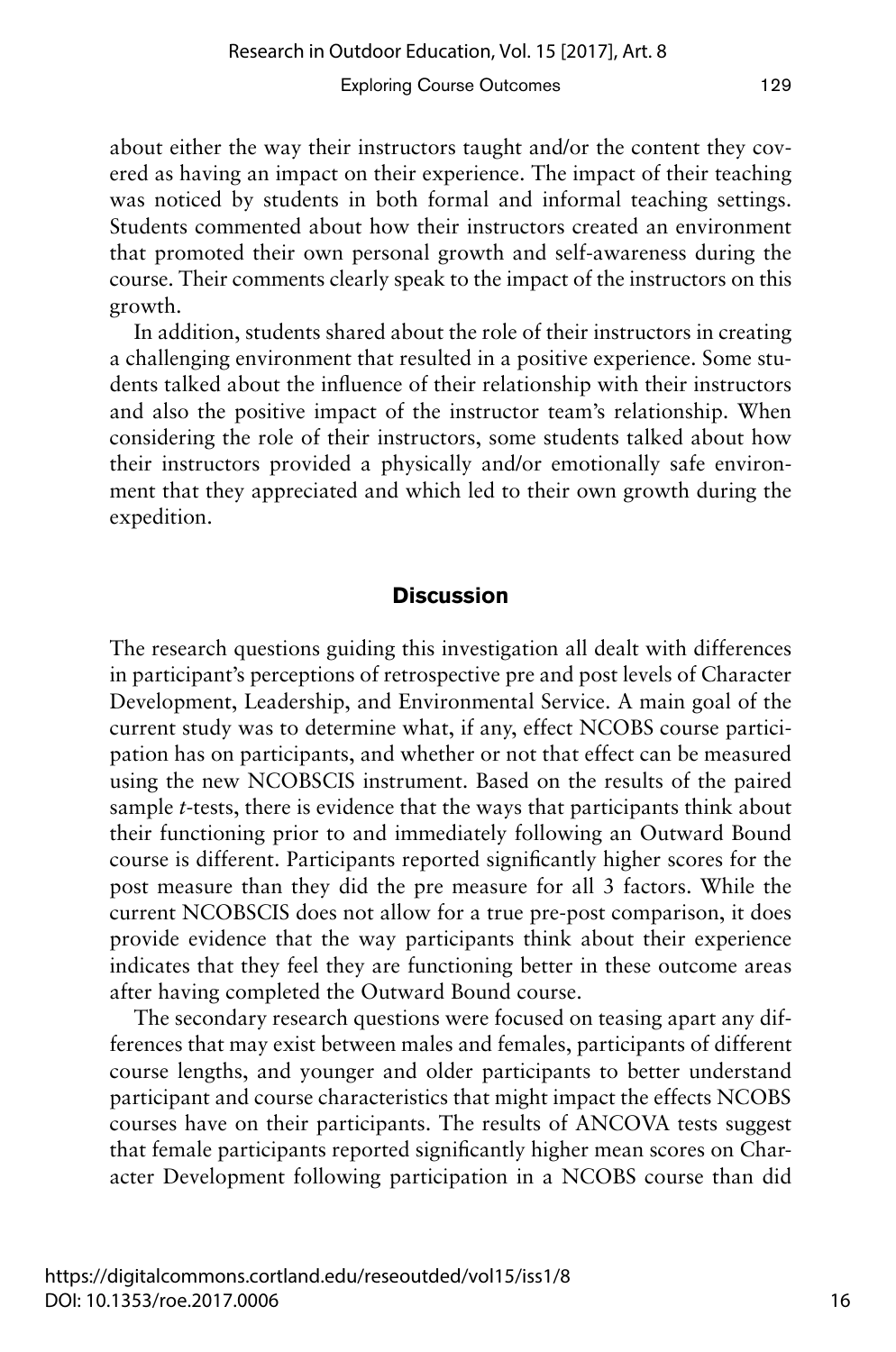male participants. This result may be particularly interesting given that participant's pre scores were included in the model as a covariate. In other words, any differences that may have been present on the pre score were accounted for, prior to testing difference on the post score. Females also reported marginally higher mean scores on the Environmental Service post score than did males, indicating that female participants reported slightly more Environmental Service after completing an OB course. There were no differences in the ways that males and females reported Leadership post scores.

When it comes to differences in the ways that participants from different course lengths responded to the NCOBSCIS, there is some evidence that longer courses (e.g., 21 and 28-day) differed significantly from shorter courses (e.g., 4 and 8-day). The pattern of effects indicates that there are differences in the ways that participants report their Character Development and Leadership, and those differences depend on the length of the course. Course length, however, did not moderate improvements in Environmental Service. In general, participants who completed courses of longer lengths (e.g., 21 and 28-day) reported higher mean scores for Character Development and Leadership than did participants who completed shorter courses (e.g., 4 and 8-day). To date, little is documented in the literature regarding the differing effects of various course lengths—a potential moderator in need of further study.

There were no differences found for any outcome variable when examining younger and older participants (i.e., age). That is, younger and older participants reported similar scores for each of the 3 factors. It appears that participants of all ages perceived that they improved in the areas of Character Development, Environmental Service, and Leadership after completing an Outward Bound course. Consistent with Luo's (2011) investigation of the Outward Bound Outcomes Instrument (OBOI), the current investigation of the NCOBSCIS also provides evidence of the significance of individual level variables and their impact on course level outcomes (e.g., course length and gender).

The qualitative results from the NCOBSCIS were intentionally analyzed by survey question and yet there is considerable overlap in the way that participants describe the meaning of their NCOBS course across questions. More specifically, it is clear that participant's perceptions of their own Perseverance, Group Dynamics and Interpersonal Skills, Edgework ("I can do more than I thought") and Self-Confidence grew as a result of participation in the NCOBS course. These themes emerged across various questions—further highlighting the impact of such programming. The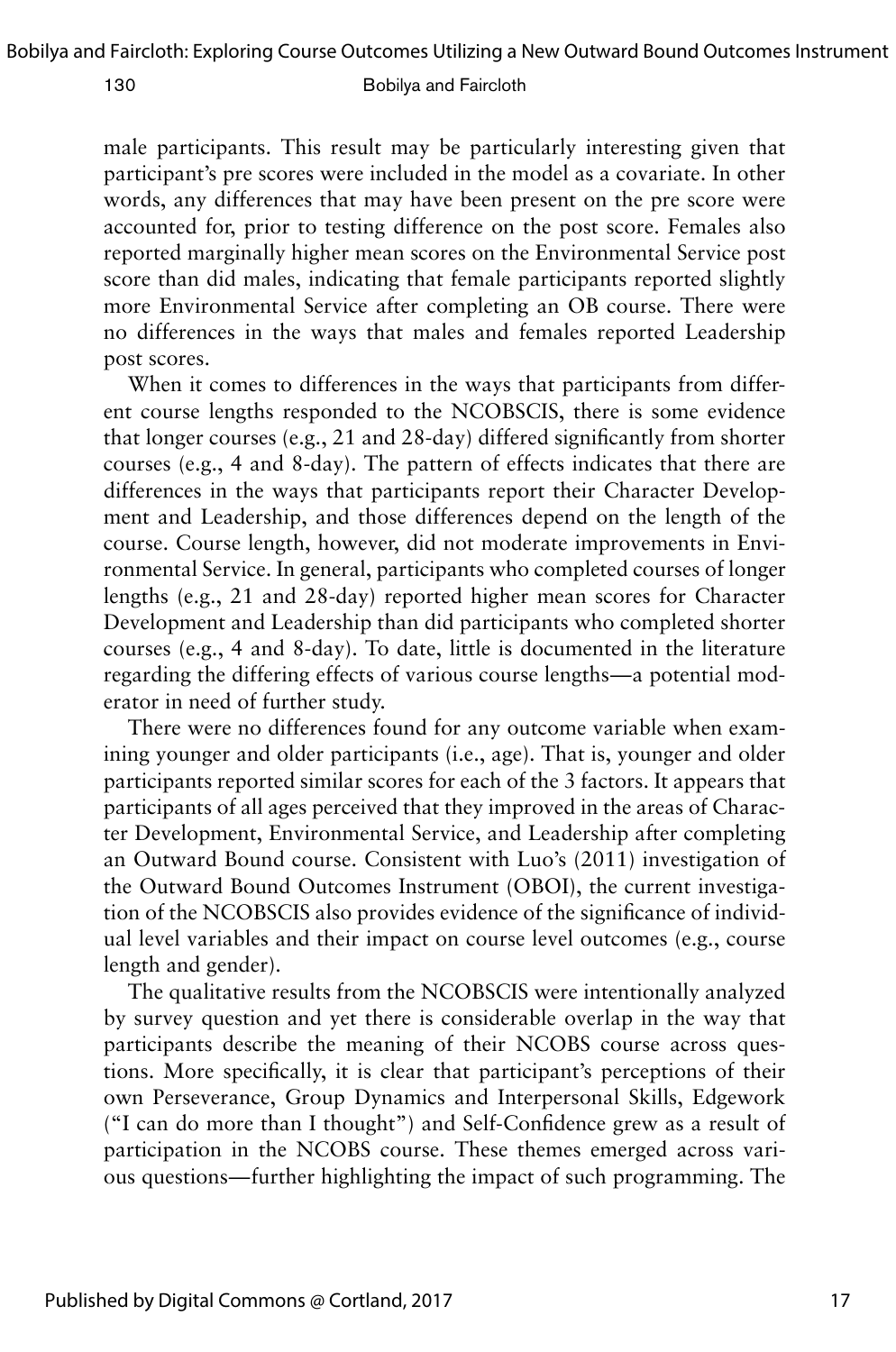findings also seem to confirm what other studies have shown regarding the development of interpersonal skills as a result of participation in outdoor and adventure programs. McKenzie (2003) reported that "working as a group, interacting with other group members, relying on other group members, and taking care of others" (p. 14) influenced overall OB course outcomes. Goldenberg and colleagues (2005) investigated OB learning outcomes and found that "developing relationships with others and working as a team emerged as one of the most commonly mentioned consequences" (p. 138) of participation in outdoor adventure activities. In addition, when the qualitative and quantitative findings of this present study are considered together, it appears the language that participants used (e.g., "I set things to a new level and try my hardest on everything") to describe their own growth is similar to the NCOBSCIS items that comprise the Character Development factor (e.g., "I can accomplish most things I set my mind to").

In general, these primarily youth participants describe their experience positively and indicate how they hope it will influence their life at home. Many of the themes that emerged are consistent with the characteristics of positive youth development (competence, confidence, character, connection and caring; Lerner, Lerner, & Benson, 2011) and are the areas of participant growth that outdoor adventure programs like Outward Bound intend to promote. The results of this retrospective pre/post study also support findings from studies conducted at the National Outdoor Leadership School (NOLS) (Sibthorp, Furman, Paisley, Gookin, & Shumann 2011) and a previous NCOBS study (Bobilya et al., 2015). In particular, the following lessons emerged in both this current study and the previous NOLS and NCOBS studies: (a) changes in life perspective, (b) self-confidence and (c) ability to work as a team member (Bobilya et al., 2015; Sibthorp et al., 2011). While the present study only utilized retrospective pre data, it affirms the importance of collecting true pre, retrospective pre, and post data in the same study (Howard, et al., 1981; Howard, et al., 1979) to empirically evaluate any biases that may be present in participants' ratings of their personal characteristics and traits. Both methods of collecting pre data have their strengths and weaknesses and require further investigation to determine which method is most appropriate for evaluating specific programs.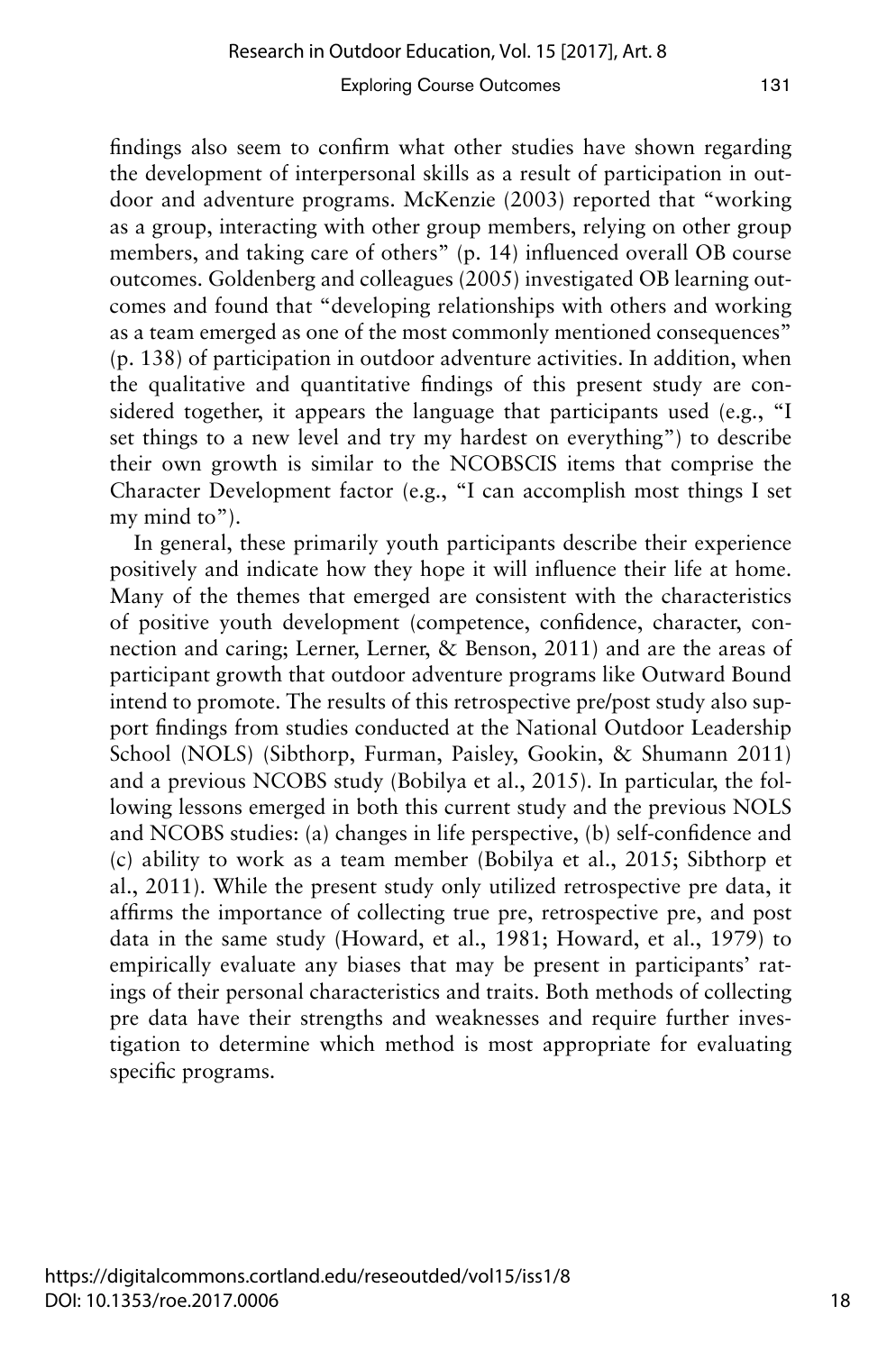# **Limitations**

The primary limitation of this study could be the method used for data collection. Participants were asked to make retrospective reports in addition to current reports on each of the outcomes, immediately following completion of a NCOBS course. It is not clear that participants are able to make such distinctions between their level of functioning at that time (i.e., after completing the course) and how they would have rated those same outcomes prior to starting the course. While other researchers might suggest that the retrospective pre design allows participants to more accurately evaluate where they were prior to program participation and now upon completion (Sibthorp, et al., 2007), only by comparing pre, post and retrospective pre data can researchers make informed decisions about how to measure change in their programs (Howard, et al., 1981). In addition, the Environmental Service factor consisted of three items on a twenty-item measure. The majority of the items on the NCOBSCIS load on the other two factors. More questions should be developed and psychometrically tested to assess the Environmental Service factor.

The qualitative portion of this study and its findings are to be considered in light of the following limitations. The first limitation involved the number of variables that affected the participant's perceptions of their NCOBS experience across expedition groups. These variables included such things as group dynamics, weather, and route locations. It is hard to know how the nuances of each specific expedition group affected their perceptions of the course in general. The second, and more significant limitation that presented challenges to the qualitative analysis were the "double barreled" questions included in the survey. For example, Q1 asked the students to *"Describe your proudest accomplishment or greatest challenge on course."*  The fact that there were two distinctly different questions imbedded together presents a challenge for the participants completing the survey and the researchers attempting to analyze the findings.

# **Recommendations**

Several recommendations have emerged as a result this study. First, based on the effect sizes estimated in the current study, it is recommended that NCOBS or any other program using the instrument continue to collect outcome data from more participants using the NCOBSCIS in a pre-post design. This will allow for testing true differences in pre and post data, and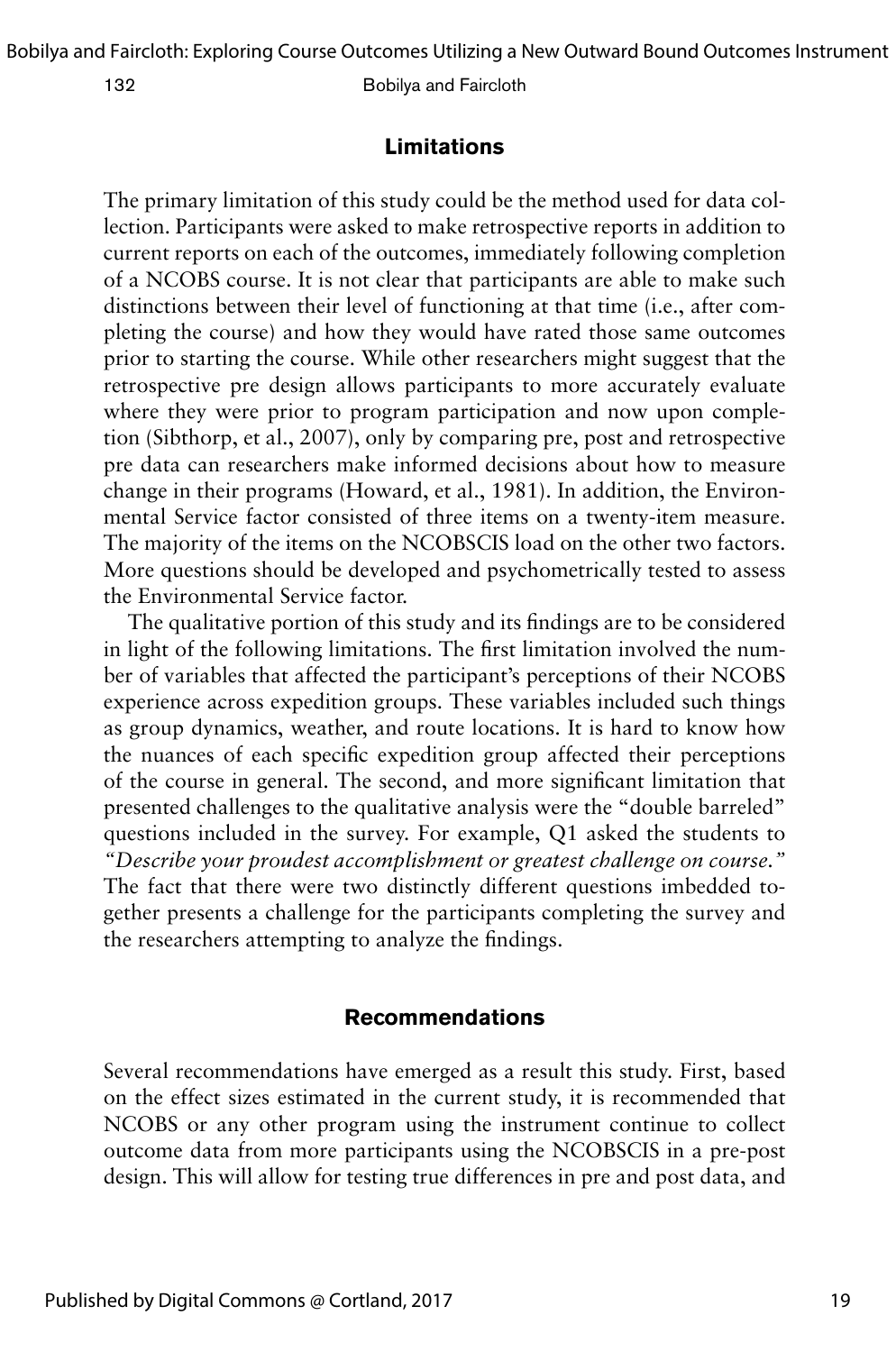to detect treatment effects that are statistically small. This approach would also allow for an empirical evaluation of the most effective methodological design to measure change in the context of a North Carolina Outward Bound course. Second, as mentioned in the limitations, the qualitative data collection, analysis and interpretation would be improved by amending the questions so that participants are only asked to respond to one question at a time. In other words, future versions of the NCOBSCIS should remove any double-barreled questions. Third, there were fewer participants who completed longer courses. Thus, future research will need to further investigate this finding to determine if sample sizes for each course length influenced the findings of this current study. Fourth, while it seems interpersonal relationships are an influential and consequential factor in the overall quality of the OB experience, it would be beneficial to gain a better understanding of additional factors including: course components, sequencing, environmental conditions, instructor influence, participant demographics and others. Fifth, it would be helpful to establish a clearer connection between what students intend to transfer home (i.e., lessons learned) and what they actually do transfer by following up months or years post course. Finally, this study continues to confirm the value of a mixed-methods approach, including both quantitative and qualitative survey components, to help understand more completely the various aspects of a wilderness program experience.

The following recommendations for practice emerged from this study. First, wilderness experience programs seeking similar outcomes should be overtly promoted as contributors to positive youth development. The findings in this study have shown that these kinds of programs can foster lasting lessons in areas that youth development professionals are targeting and which the NCOBSCIS measured (character development and leadership). Second, program managers and instructors should consider strategies to help students transfer the meaning of their experience from the backcountry to the front-country. Related to this second recommendation, the role of the instructor remains a critical course component and increased attention should be given to instructor development as they play a critical role in the outcomes identified on the NCOBSCIS. Finally, outdoor and adventure programs should give attention to their role in fostering an increased Environmental Service among their participants. The results of this study indicate that Environmental Service increased among participants despite program length. This may suggest that programs employing similar curricula can have a significant effect on one's Environmental Service even on courses as short as four days.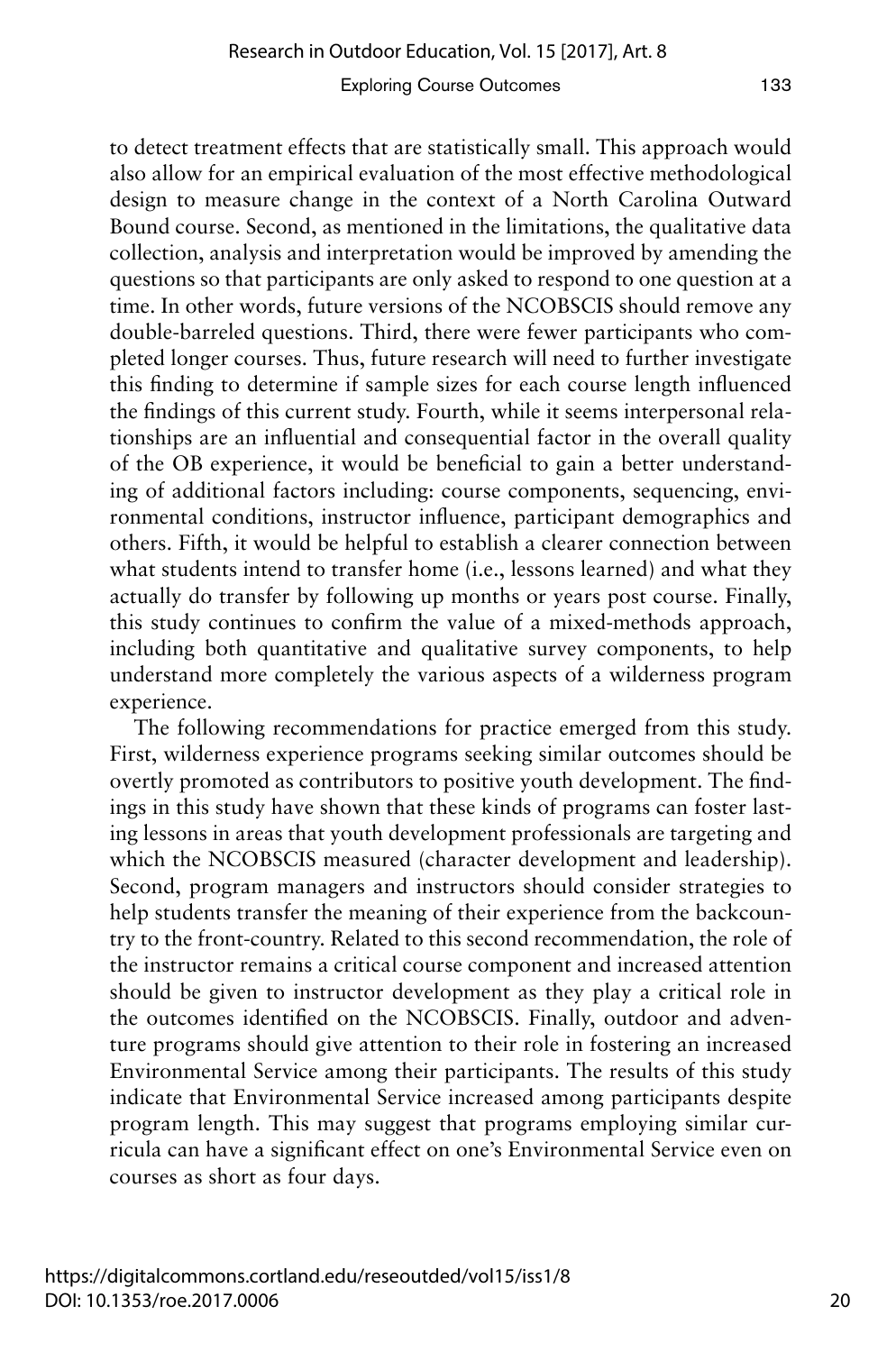Bobilya and Faircloth: Exploring Course Outcomes Utilizing a New Outward Bound Outcomes Instrument

134 Bobilya and Faircloth

# **Conclusions**

The findings of this mixed method study suggest that the NCOBS course experience made a positive difference in the lives of many participants as reported via the new retrospective pre/post NCOBSCIS instrument. This study contributes to the literature that seeks to understand the benefits and outcomes of outdoor adventure programming and the appropriateness of new survey instruments designed to measure change in character development, leadership and environmental service. These results indicate that NCOBS should continue to implement the NCOBSCIS and adapt the timing of the pre-course data collection allowing participants to complete the survey prior to participation, thus removing the potentially less reliable retrospective data. The NCOBSCIS and these analyses may be beneficial to other Outward Bound schools and wilderness experience programs as they develop their own outcomes-based assessment tools. Lastly, these findings help to further understand the interaction between Outward Bound course characteristics (e.g., course length) and participant characteristics (e.g., age, gender). Furthermore, this information can inform both the marketing and informational materials used to promote Outward Bound programs.

### **References**

- Axtell, C. M., Maitlis, S., & Yearta, S. K. (1997). Predicting immediate and longer-term transfer of training. *Personnel Review, 26*, 201–213.
- Bobilya, A. J., Holman, T., Lindley, B. McAvoy, L. H. (2010). Developing trends and issues in U.S. outdoor and adventure-based experiential education programming. *Journal of Outdoor Recreation, Education and Leadership, 2*(3), 301–321.
- Bobilya, A. J., Kalisch, K., & Daniel, B. (2014). Participants' perceptions of their Outward Bound final expedition and the relationship to instructor supervisory position. *Journal of Experiential Education, 37*(4), 397–414*.*  doi:10.1177/1053825913510693.
- Bobilya, A. J., Kalisch, K. R., Daniel, B. & Coulson, E. (2015). An investigation of participant's intended and actual transference following an Outward Bound wilderness experience. *Journal of Outdoor Recreation, Education and Leadership, 7*(2), 93–111. doi:10.18666/JOREL-2015-V7 -I2-7006.
- Creswell, J. (2014). *Research design: Qualitative, quantitative, and mixed methods approaches,* (4th ed.). Thousand Oaks, CA: Sage.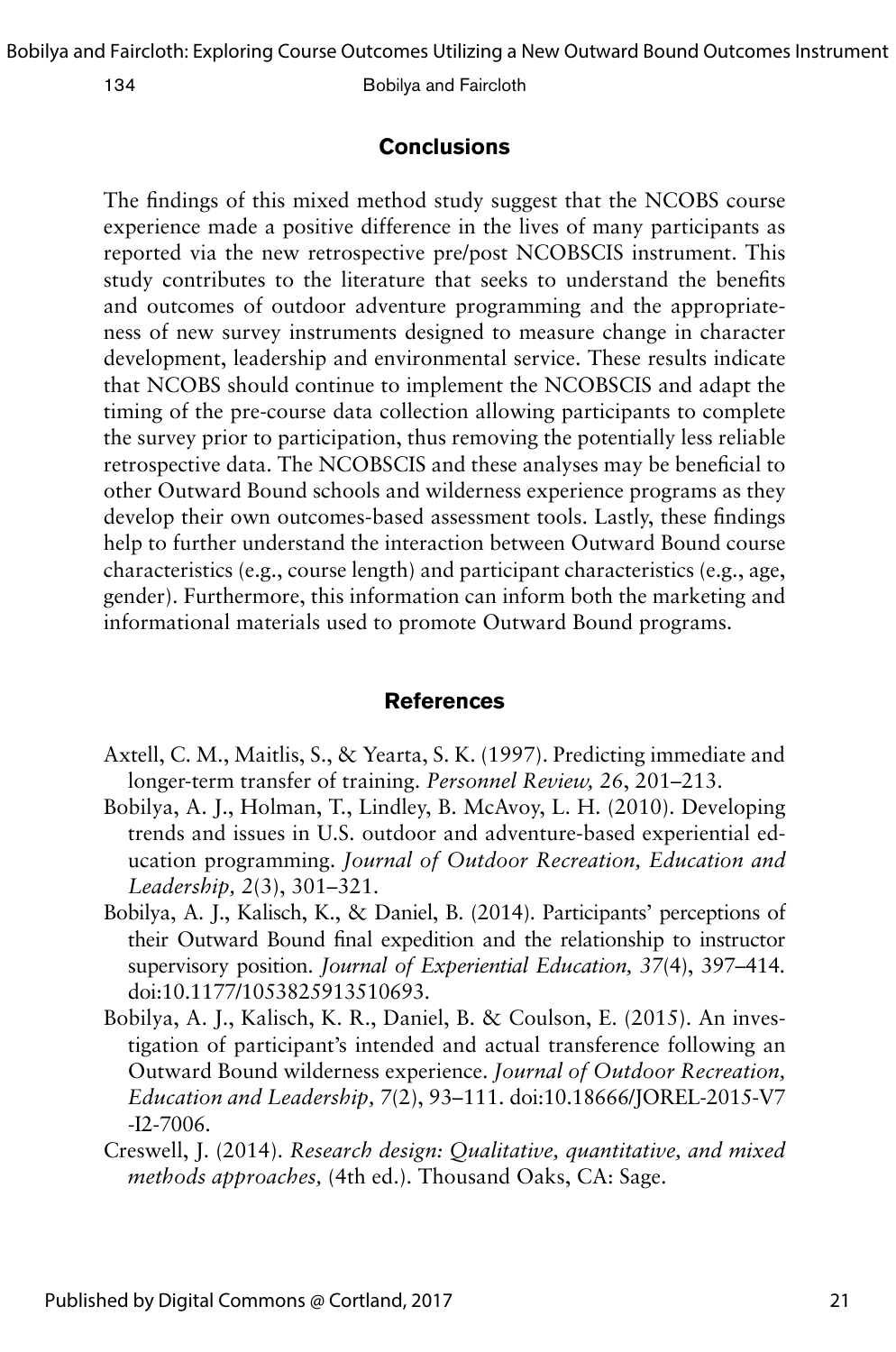- 
- Creswell, J. W., & Plano Clark, V. L. (2011). *Designing and conducting mixed methods research* (2nd ed.). Thousand Oaks, CA: Sage.
- Ewert, A., & Frankel, J. (2009). Linking goals with outcomes: Outward Bound, findings, and confounding variables*. Abstracts of the 2009 NRPA Leisure Research Symposium*. Salt Lake City, UT, Oct. 13–16.
- Ewert, A. & Sibthorp, J. (2014). *Outdoor adventure education: Foundations, theory, and research*. Champaign, IL: Human Kinetics.
- Faircloth, B., & Bobilya, A. J. (2013). A psychometric investigation of the North Carolina Outward Bound Student Course Impression Scale. *Journal of Outdoor Recreation, Education, and Leadership, 5*(2), 115–118. doi.org/10.7768/1948-5123.1207.
- Faircloth, W. B., Bobilya, A. J., Ewert, A. (2016). The North Carolina Outward Bound School Course Impression Survey: A psychometric investigation. *Research in Outdoor Education*, 20, 1–20.
- Glasser, B. G., & Strauss, A. L. (1967). *The discovery of grounded theory strategy for qualitative research.* Hawthorne, NY: Aldine.
- Goldenberg, M., McAvoy, L., & Klenosky, D. (2005). Outcomes from the components of an Outward Bound experience. *Journal of Experiential Education, 28*(2), 123–146. *17*(1) 17–31. doi.org/10.1177/105382590502 800206
- Howard, G. S., Millham, J., Slaten, S., & O'Donnell, L. (1981). Influence of subject response style effects on retrospective measures. *Applied Psychological Measurement*, *5*(1), 89–100.
- Howard, G. S., Ralph, K. M., Gulanick, N. A., Maxwell, S. E., Nance, D. W., & Gerber, S. K. (1979). Internal invalidity in pretest-posttest selfreport evaluations and a re-evaluation of retrospective pretests. *Applied Psychological Measurement*, *3*(1), 1–23.
- Kalisch, K. R., Bobilya, A. J. & Daniel, B. (2011). The Outward Bound solo: A study of participants' perceptions. *Journal of Experiential Education, 34*(1), 1–18. doi:10.1177/105382591103400102
- Lerner, R., Lerner, J., & Benson, J. B. (2011). Positive youth development. In R. Lerner, J. Lerner, & J. B. Benson (Eds.), *Advances in Child Development and Behavior: Positive Youth Development, Volume 41,* (pp. 1–17). London: Academic Press. doi.org/10.1016/B978-0-12-386492  $-5.00001 - 4$
- Lincoln, Y. S., & Guba, E. G. (1985). *Naturalistic inquiry.* Beverly Hills, CA: Sage.
- Luo, Y. C. (2011). Outward Bound outcome model validation and multilevel modeling (Doctoral dissertation, Indiana University). Retrieved from *ProQuest LLC.*